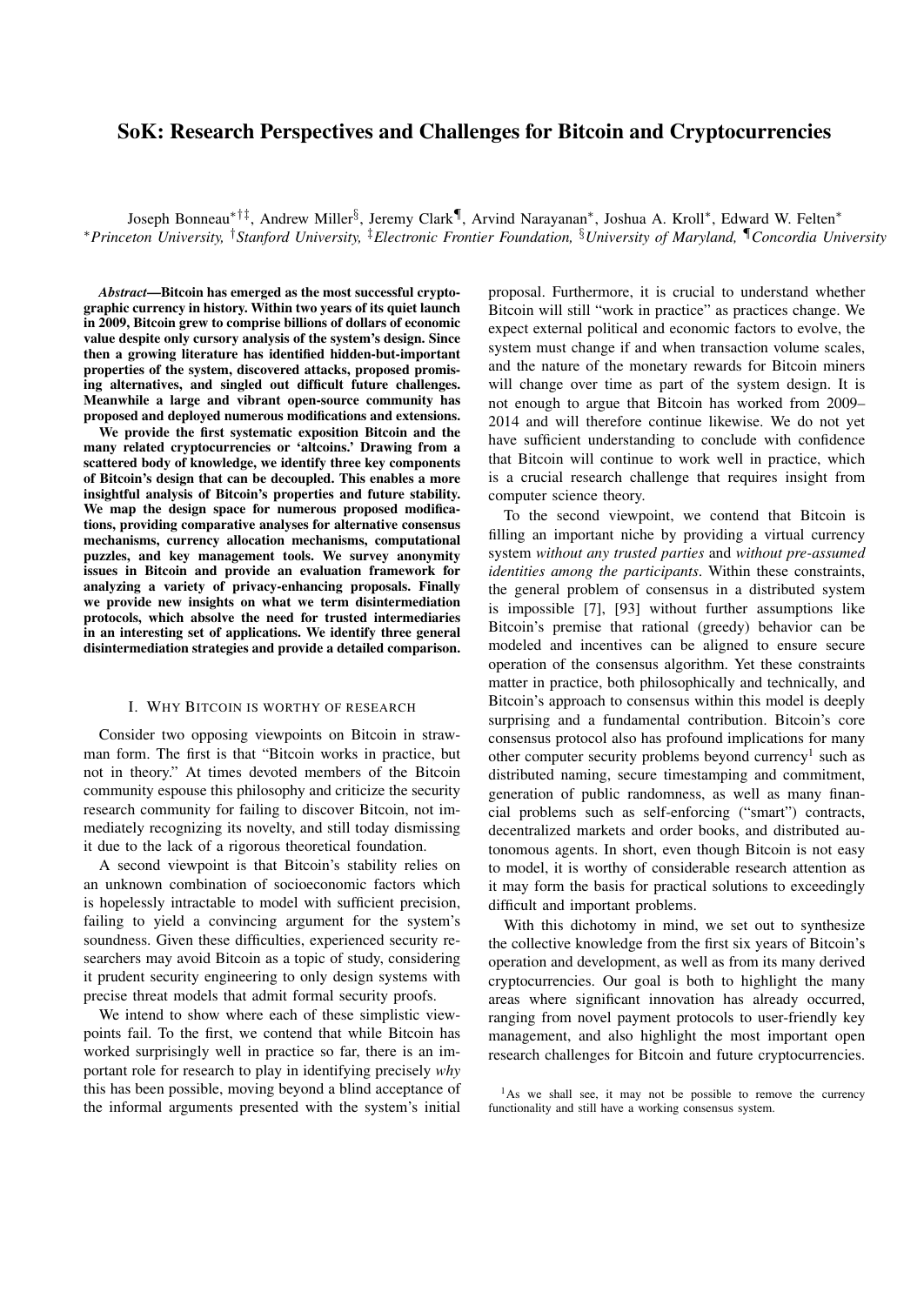# II. OVERVIEW OF BITCOIN

# *A. A Contextualized History*

We refer the interested reader to existing surveys on the "first wave" of cryptocurrency research [\[15\]](#page-16-1), [\[95\]](#page-17-1). In short, cryptographic currencies date back to Chaum's proposal for "untraceable payments" in 1983 [\[28\]](#page-16-2), a system involving *bank-issued* cash in the form of blindly signed coins. Unblinded coins are transferred between users and merchants, and redeemable after the bank verifies they have not been previously redeemed. Blind signatures prevent the bank from linking users to coins, providing unlinkability akin to cash.

Throughout the 1990s, many variations and extensions of this scheme were proposed. Significant contributions include removing the need for the bank to be online at purchase time [\[29\]](#page-16-3), allowing coins to be divided into smaller units [\[92\]](#page-17-2) and improving efficiency [\[27\]](#page-16-4). Several startup companies including DigiCash [\[107\]](#page-17-3) and Peppercoin [\[99\]](#page-17-4) attempted to bring electronic cash protocols into practice but ultimately failed in the market. No schemes from this "first wave" of cryptocurrency research achieved significant deployment.

A key building block of Bitcoin, moderately hard "proofof-work" puzzles, was proposed in the early 1990s for combating email spam [\[42\]](#page-16-5) although it was never widely deployed for this purpose [\[71\]](#page-17-5). Many other applications followed, including proposals for a fair lottery [\[51\]](#page-16-6), minting coins for micropayments [\[100\]](#page-17-6), and preventing various forms of denial-of-service and abuse in anonymous networks [\[10\]](#page-16-7). The latter, Hashcash, was an alternative to using digital micropayments (e.g., NetBill [\[110\]](#page-17-7) and Karma [\[121\]](#page-17-8)). Proof-of-work was also used to detect sybil nodes in distributed peer-to-peer consensus protocols [\[7\]](#page-16-0), similar to its current use in Bitcoin consensus.

Another essential element of Bitcoin is the public ledger, which makes double-spending detectable. In auditable ecash [\[105\]](#page-17-9), [\[106\]](#page-17-10), proposed in the late 1990s, the bank maintains a public database to detect double-spending and ensure the validity of coins, however the notion of publishing the entire set of valid coins was dismissed as impractical (only a Merkle root was published instead). B-money [\[36\]](#page-16-8), proposed in 1998, appears to be the first system where all transactions are publicly (though anonymously) broadcast. Proposed on the Cypherpunks mailing list, b-money received minimal attention from the academic research community.

Smart contracts [\[114\]](#page-17-11), proposed in the early 1990s, enable parties to formally specify a cryptographically enforceable agreement, portending Bitcoin's scripting capabilities.

In 2008, Bitcoin was announced and a white paper penned under the pseudonym Satoshi Nakamoto was posted to the Cypherpunks mailing list [\[90\]](#page-17-12), followed quickly by the source code of the original reference client. Bitcoin's *genesis*  $block$  was mined on or around January 3, [2](#page-1-0)009.<sup>2</sup> The first use of Bitcoin as a currency is thought to be a transaction in May 2010, where one user ordered pizza delivery for another in exchange for 10,000 bitcoins. Since then, an increasing number of merchants and services have adopted Bitcoin and the price has generally risen, reaching a peak of approximately US\$1200 per bitcoin in late 2013.

Bitcoin's history has also been colored by its association with crime. The popular black market website Silk Road [\[30\]](#page-16-9) operated from Feb. 2011 until Oct. 2013 when it was seized and shut down by the FBI. Botnets have found Bitcoin mining to be a supplemental source of income [\[57\]](#page-16-10). A current US federal court case involves a large Bitcoinbased Ponzi scheme [\[109\]](#page-17-13). In 2014, a computer virus called CryptoLocker extorted millions of dollars from victims by encrypting their files and demanding a Bitcoin ransom to release the decryption key [\[47\]](#page-16-11). Many users' Bitcoins have been lost due to theft [\[41\]](#page-16-12) and collapsed exchanges [\[86\]](#page-17-14).

#### *B. A Technical Overview*

We present Bitcoin's three main technical components: transactions (including scripts), the consensus protocol, and the communication network. Bitcoin is exceedingly complex—our goal is to present the system with sufficient technical depth that the literature on Bitcoin and be reviewed and evaluated in later sections of this paper. In particular, a key benefit of our three-component breakdown is that it makes evaluating and systematizing proposed changes (Sections [VI](#page-10-0) & [VIII\)](#page-14-0) insightful by "decoupling" concepts that may be changed independently.

Sources of information on Bitcoin. Bitcoin can be difficult to define as there is no authoritative formal specification. The original Bitcoin white paper [\[90\]](#page-17-12) provides a good overview of Bitcoin's design philosophy but many important technical details are omitted or outdated. The reference implementation bitcoind is considered a de facto specification, with further knowledge scattered across a series of "Bitcoin Improvement Proposals" (BIPs), forum postings, online wiki articles, the developer mailing list, and logged IRC discussions.[3](#page-1-1) We systematize these sources into a precise technical introduction, putting forward the components of the system we consider to be independent design decisions.

*1) Transactions & Scripts:* The state of the world in Bitcoin is represented by a series of messages called *transactions*. Among other possibilities, transactions are foremost published to transfer currency from one user to another. It is important to note that the large (and growing) list of transactions is the only state in Bitcoin. There is no builtin notion of higher-level concepts such as users, account

<span id="page-1-0"></span><sup>2</sup>Famously, the first block contains the string "The Times 03/Jan/2009 Chancellor on brink of second bailout for banks."

<span id="page-1-1"></span><sup>3</sup>Which can be found, respectively, at: [https://github.com/bitcoin/bitcoin/](https://github.com/bitcoin/bitcoin/bips) [bips,](https://github.com/bitcoin/bitcoin/bips) [https://bitcointalk.org/,](https://bitcointalk.org/) [https://bitcoin.it/,](https://bitcoin.it/) [bitcoin-development@lists.](bitcoin-development@lists.sourceforge.net) [sourceforge.net,](bitcoin-development@lists.sourceforge.net) [irc://freenode.net/#bitcoin-dev,](irc://freenode.net/#bitcoin-dev) and [irc://freenode.net/](irc://freenode.net/#bitcoin-wizards) [#bitcoin-wizards](irc://freenode.net/#bitcoin-wizards)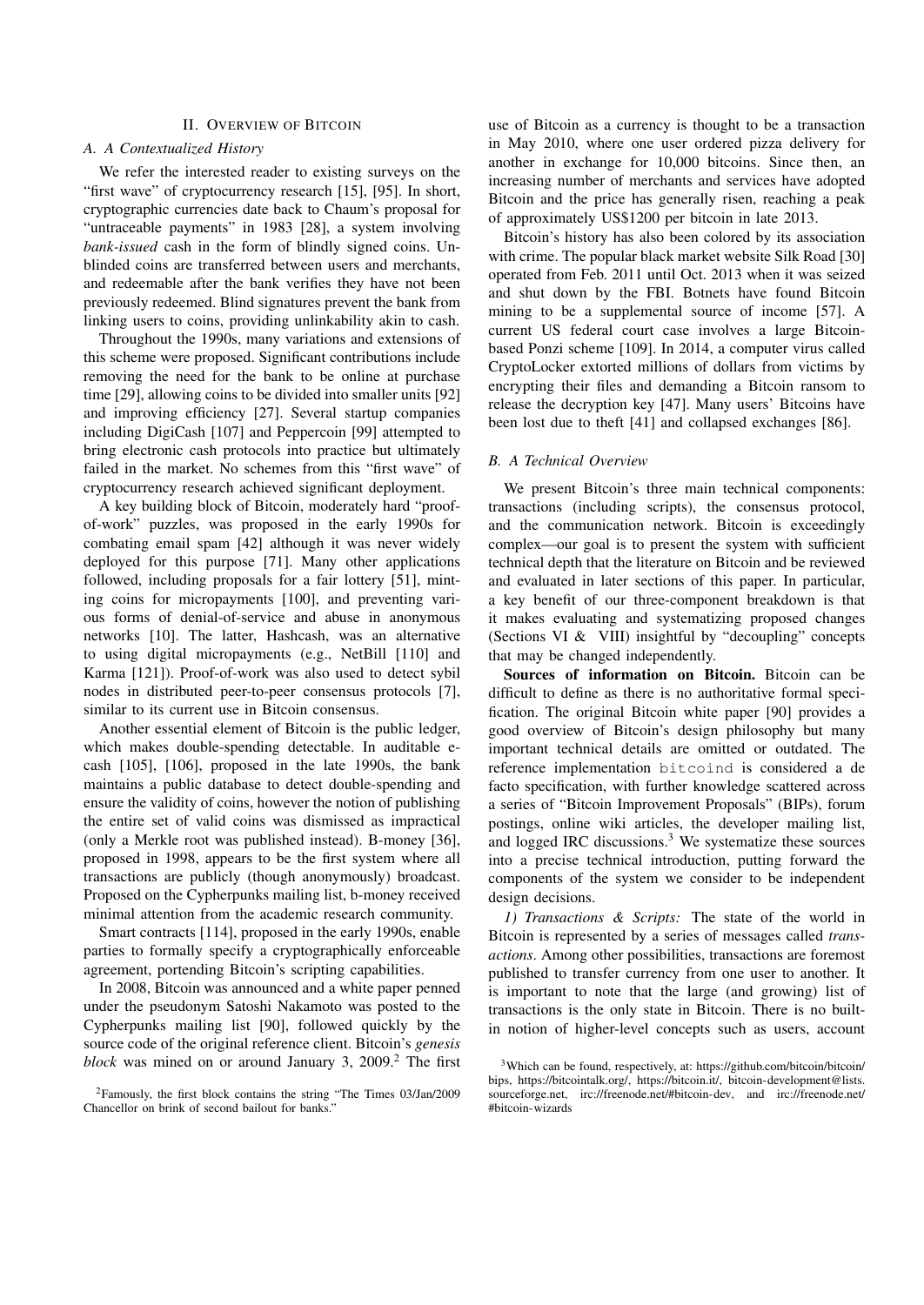balances or identities—these all exist only to the extent that they can be imputed from the list of published transactions.

Transaction format. A transaction contains an array of *inputs* and an array of *outputs*. The entire transaction is hashed using SHA-256<sup>[4](#page-2-0)</sup> and this hash eventually<sup>[5](#page-2-1)</sup> serves as its globally unique transaction ID. Transactions are represented using an ad hoc binary format; this is an early example of an important detail for which bitcoind is the de facto specification.

Each output contains an integer value representing a quantity of the Bitcoin currency. The precision of this value limits the extent to which units of the currency can be subdivided; the smallest unit is called a *satoshi*. By convention, 10<sup>8</sup> satoshis is considered the primary unit of currency, called one "bitcoin"<sup>[6](#page-2-2)</sup> and denoted  $\ddot{B}$ , BTC or XBT.

Each output also has a short code snippet (in a special scripting language) called the *scriptPubKey* representing the conditions under which that transaction output can be redeemed, that is, included as an input in a later transaction.

Transaction scripts. Typically, the scriptPubKey specifies the hash of an ECDSA public key and a signature validation routine. This is called a "pay-to-pub-key-hash" transaction and the entire redeeming transaction must be signed using a key with the the specified hash. The vast majority of Bitcoin transactions are pay-to-pub-key-hash and the system is often described with this being the only possibility, although other transaction types are possible. The scripting language is an ad hoc, non-Turing-complete stack language with fewer than 200 commands called opcodes. They include support for cryptographic operations—*e.g.,* hashing data and verifying signatures. Like the transaction format, the scripting language is only specified by its implementation in bitcoind.

Transaction inputs refer to previous transactions by their transaction hash and the index of the output within that transaction's output array. They must also contain a code snippet which "redeems" that transaction output called the *scriptSig*. To successfully redeem a previous transaction, the scriptSig and scriptPubKey, must both execute successfully, one after the other, using the same stack. For pay-to-pubkey-hash transactions, the scriptSig is simply a complete public key (with the correct hash) and a signature.

Conservation of value. In addition to the requirements that each transaction input matches a previous transaction output and that the two scripts execute successfully, transactions are only valid if they satisfy the fundamental constraint that the sum of the values of all transaction outputs is less than or equal to the sum of the values of all inputs. We discuss the one exception in Section [II-B2:](#page-2-3) *coinbase* transactions used to create new units of currency.

From transactions to ownership. By themselves, this format of transaction implies several interesting properties. There is no inherent notion of identities or individual accounts which "own" bitcoins. Ownership simply means knowing a private key which is able to make a signature that redeems certain outputs—an individual owns as many bitcoins as they can redeem. Public key hashes, as specified in pay-to-pub-key-hash transactions, effectively function as pseudonymous identities within the system and are referred to as *addresses*. No real-world name or identifying information are required.

Arguably, there is little that is deeply innovative about Bitcoin's transaction format. However, the use of a scripting language to specify redemption criteria and the realization that transactions can specify the entire state of the system are non-obvious design choices given prior cryptocurrency systems, both of which have been standard in essentially all subsequent designs. Some proposals extend the semantics of Bitcoin transactions (often by enhancing the scripting language) without changes to any other components.

<span id="page-2-3"></span>*2) Consensus and Mining:* A transaction-based currency system would be insecure if transactions were sent directly between users to transfer funds. While the signatures would limit only the valid recipient of a previous transaction from referencing it in valid follow-up transactions, there is nothing in the transactions themselves to limit Alice from redeeming some transaction input twice in separate transactions sent to Bob and Carol, both of which would appear valid in isolation. Bitcoin takes a simple approach to solving this *double spending* attack: all transactions must be published in a global, permanent transaction log and any individual transaction output may only be redeemed in one subsequent transaction. Verifying a transaction now requires verifying the transaction's scripts as well as ensuring that it is successfully published to the log. In Bitcoin, the log is implemented as a series of *blocks* of transactions, each containing the hash of the previous block, committing this block as its sole antecedent. It is referred to as the *blockchain*.

Note that this design still requires global consensus on the contents of the blockchain. If Bob and Carol see two divergent blockchains, they will be vulnerable to doublespending attacks. One solution is to use a trusted central authority to collect transactions and publish them in signed blocks. However, this is undesirable as this authority might refuse to publish certain transactions (effectively freezing a user's assets), might go offline completely, or might intentionally *fork* the blockchain to double-spend coins.

Nakamoto consensus. Bitcoin instead establishes consensus on the blockchain through a decentralized, pseudonymous protocol dubbed *Nakamoto consensus*. This can be considered Bitcoin's core innovation and perhaps the most crucial ingredient to its success. Any party can attempt to add to the chain by collecting a set of valid pending transac-

<span id="page-2-0"></span><sup>&</sup>lt;sup>4</sup>In fact, whenever Bitcoin uses SHA-256, the hash function is actually applied twice. This could be denoted  $SHA-256<sup>2</sup>$ , but we omit this notation.

<span id="page-2-1"></span><sup>&</sup>lt;sup>5</sup>Prior to publication in a block, a transaction's hash is not a unique ID due to transaction malleability [\[6\]](#page-16-13).

<span id="page-2-2"></span><sup>6</sup>When capitalized "Bitcoin" refers to the entire system whereas lowercase "bitcoin" refers to one unit of currency.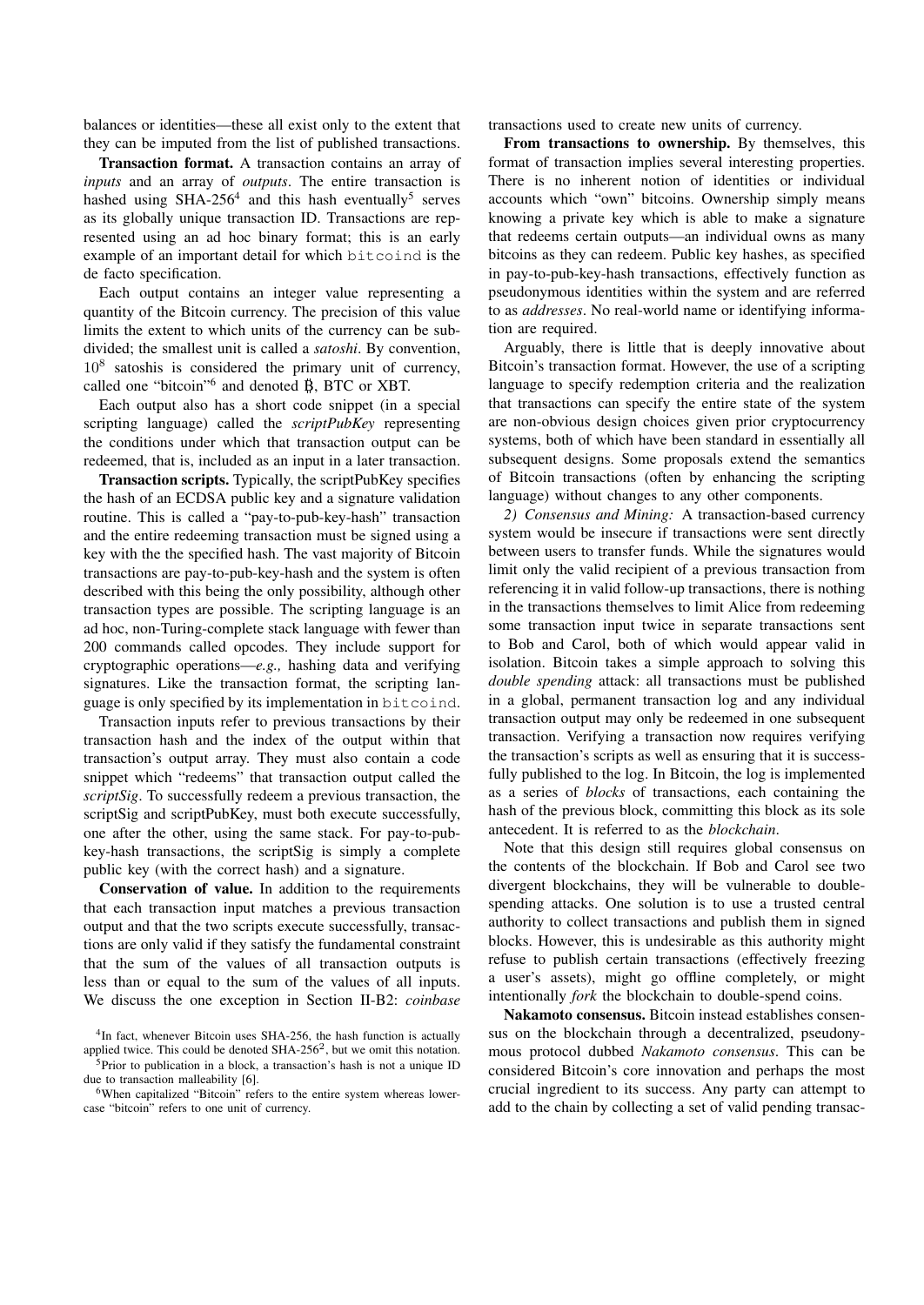tions and forming them into a block. The core ingredient is the use of a challenging computational puzzle (usually given the slight misnomer *proof of work*[7](#page-3-0) ) to determine which party's block will be considered the next block in the chain.

The process for choosing a new block is simple: the first announced valid block containing a solution to the computational puzzle is considered correct. Upon hearing of it, other participants are meant to begin working to find a followup block. If an announced block contains invalid transactions or is otherwise malformed, all other participants are meant to reject it and continue working until they have found a solution for a valid block. At any given time, the consensus blockchain is the "longest" version. Typically this is simply the branch with the most blocks, but because the mining difficulty can vary between long forks the longest chain must be defined as the one with the greatest expected difficulty to produce.<sup>[8](#page-3-1)</sup>

It is also possible for two valid solutions to be found at approximately the same time (depending on network latency), which leads to a temporary fork during which there are two equal-length chains. Miners can choose either fork in this scenario. Due to the random nature of the computational puzzle, one blockchain will eventually be extended further than the other at which point all miners should adopt it.

While Bitcoin's original specification provided only an informal argument that eventual consensus would emerge [\[90\]](#page-17-12), followup work has proved that, assuming an effective and timely broadcast channel and that miners controlling a majority of computational power follow the protocol faithfully, the protocol is robust and the network gradually reaches consensus [\[46\]](#page-16-14), [\[84\]](#page-17-15). We will discuss this further in Section [III.](#page-5-0)

Block confirmation. The gradual nature of this consensus mechanism implies that users must wait for blocks to be found in order to gain high confidence that a transaction is permanently included in the blockchain. During a fork, one of the branches will eventually be discarded after miners converge on the other. Although both branches typically include mostly the same transactions, if *conflicting* transactions are included in competing branches then one may be apparently included in the longest chain but be revoked if the other branch surpasses it. In the worst case, this can effectively enable a double spending attack [\[12\]](#page-16-15), [\[60\]](#page-17-16).

In theory, users can never be completely sure that a transaction won't eventually be removed by a very deep fork [\[13\]](#page-16-16), [\[70\]](#page-17-17). However, if a majority of miners follow the default protocol then users can infer that a transaction is exponentially increasingly likely (see Section [III-A\)](#page-5-1) to end up on the eventual longest chain as more confirming blocks are found. In practice, most Bitcoin clients require 6 "confirmation" blocks before accepting that a transaction is published. The choice of 6 blocks is arbitrary, it originates from the reference client and is not based on any analysis of the probability of deep forks.

Deep forks are also prevented in an ad-hoc manner by including hard-coded blockchain prefixes (*checkpoints*) with the default Bitcoin client which clients require in any valid blockchain. Laurie [\[70\]](#page-17-17) argues that these checkpoints demonstrate that Bitcoin is not a true decentralized consensus protocol, as they are chosen in a centralized manner.

Incentivizing correct behavior. A critical component of the protocol is that a participant who finds a block can insert a coinbase transaction minting a specified amount of currency and transferring it to an address of their choosing. Because participants are working (indeed, racing) to solve this computational puzzle in exchange for monetary rewards, they are called *miners*. This new currency, called the *block reward*, incentivizes miners to only work on valid blocks, as invalid ones will be rejected by the network and their mining rewards will then not exist in the eventually-longest blockchain. Note that from the miner's point of view, "valid" blocks are simply those which they believe the majority of other miners will accept and build upon, trumping any other specification of validity (of which there is none beyond the bitcoind implementation).

Because this consensus algorithm relies on monetary rewards for miners it cannot easily be used in systems with no notion of transferable value. In Bitcoin, miners receive all new currency initially and there is no other allowed mechanism for money creation. This is not strictly essential, but the consensus protocol does require some reward is issued to miners or else they have no incentive to find valid blocks and solve the difficult computational puzzle.

Mining details. The computational puzzle itself requires finding a partial pre-image for SHA-256, a cryptographic hash function. Specifically, the puzzle is to find a block (consisting of a list of transactions, the hash of the previous block, a timestamp and version number, plus an arbitrary nonce value) whose SHA-256 hash is less than a target value. The puzzle is often described approximately as finding a hash that starts with  $d$  consecutive zero bits.<sup>[9](#page-3-2)</sup> The standard strategy is simply to try random nonces<sup>[10](#page-3-3)</sup> until a solution is found (though this may not be the only strategy [\[34\]](#page-16-17)).

The randomized nature of this puzzle is important; with a non-randomized puzzle (true proof-of-work) the most powerful individual miner could be expected to find every block first. With a randomized puzzle each miner will have a probability of finding the next block proportional to their

<span id="page-3-0"></span><sup>7</sup>Bitcoin's mining puzzle is not a true *proof-of-work* scheme but a probabilistic one. Finding a solution is computationally challenging on expectation, but it is possible to get lucky and find a solution with very little work.

<span id="page-3-1"></span><sup>8</sup>Specifically, this prevents an attacker from forking the blockchain, modifying timestamps on their fork to produce a lower difficulty, and using this lower difficulty to more easily overtake the previous longest chain.

<span id="page-3-3"></span><span id="page-3-2"></span><sup>&</sup>lt;sup>9</sup>At the time of this writing  $d \approx 68$ .

<sup>&</sup>lt;sup>10</sup>The puzzle is slightly more complicated in that the randomness is split into a 32-bit nonce in the block header and an arbitrary "extra nonce" in the coinbase transaction. Most miners proceed by choosing a random coinbase nonce and then exhausting all  $2^{32}$  values for the header nonce.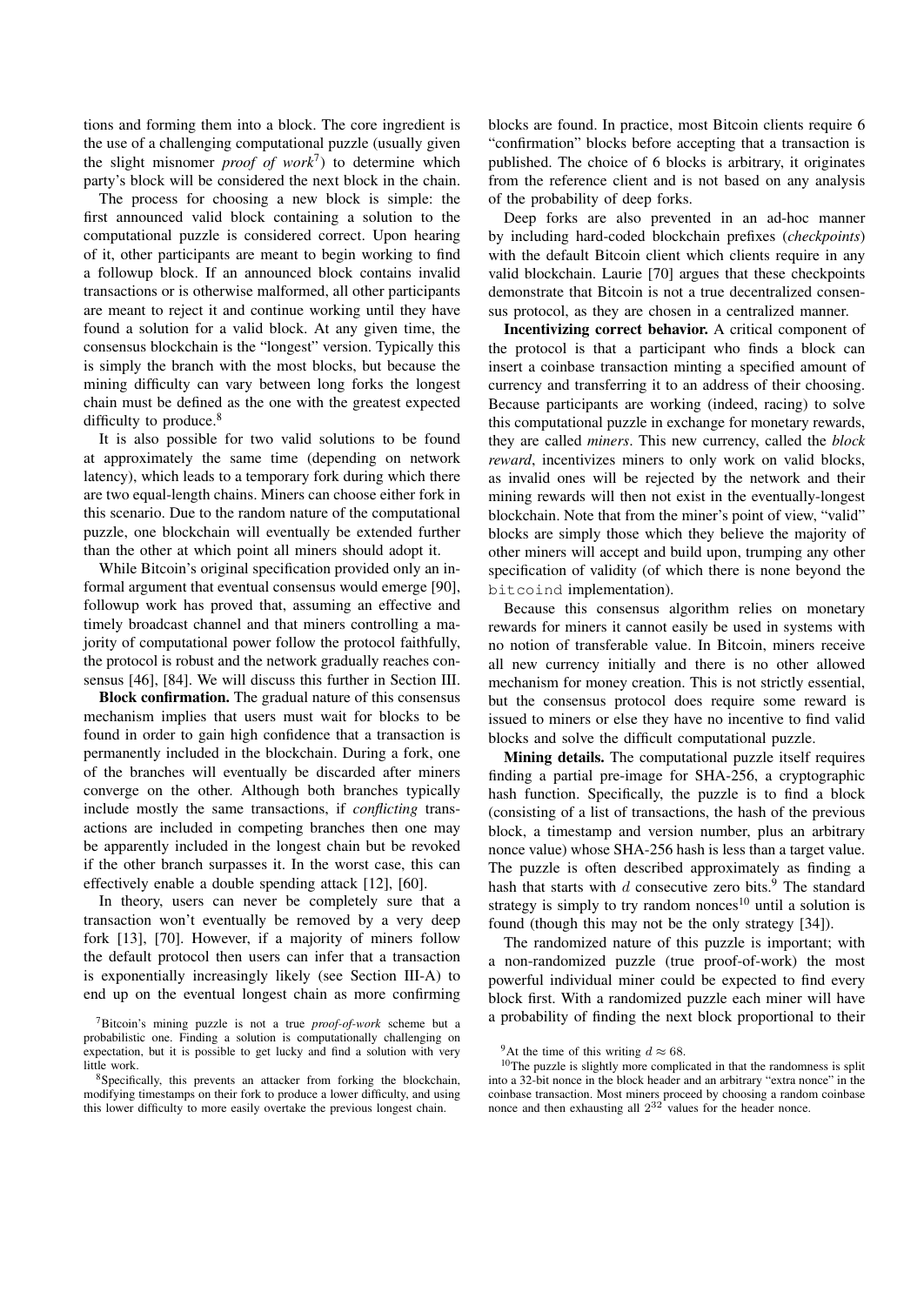share of the competing computational power.

The difficulty of the puzzle is calibrated so that a new block is found, on average, once every 10 minutes. To maintain this, the difficulty is adjusted once every 2016 blocks, or approximately every two weeks, by a deterministic function of the timestamps included in the previous 2016 blocks.<sup>[11](#page-4-0)</sup>

Mining rewards and fees. The size of the block reward is determined by a fixed schedule. Initially, each block created B50. This has since halved to B25, and is scheduled to halve roughly every four years until roughly 2140 at which point no new bitcoins will be created.

To enable this wind-down of currency creation, miners do not only profit from block rewards: they are also allowed to claim the net difference in value between all input and all output transactions in this block. For users, a block with greater input value than output value thus includes a *transaction fee* paid to the miners.

To date, transaction fees have primarily been used to discourage overuse of the network with many small transactions (called *penny flooding*) and have never provided more than 1–2% of mining revenue [\[87\]](#page-17-18). Fee values have primarily been determined by defaults configured in the reference client [\[87\]](#page-17-18), with a small number of users opting to pay higher fees to have their transactions published more quickly.

Mining pools. In practice, miners often collaborate in mining *pools* [\[102\]](#page-17-19) to lower the variance of their revenue by sharing rewards with a group of other miners. Mining pools are typically administered by a manager who, for a small fee, collects mining rewards from valid blocks found by all participating members and allocates the funds to members in proportion to the amount of work they have performed on behalf of the pool. Participating miners prove (probabilistically) the amount of work they have performed by sending *shares* which are "near-blocks" whose hash starts with a large number of zeros (say  $d' = 40$ ) but are not valid Bitcoin blocks. Pool members receive lower variance in rewards due to risk sharing, in exchange for a small drop in expected earnings to cover the manager's fee.

Although pools were not described in the original protocol and may have been unanticipated, since 2013 the majority of mining power has been organized into pools. A number of formulas have been used to divide revenue between pool members in order to encourage loyalty and minimize "pool-hopping" while still being friendly to new members [\[102\]](#page-17-19). There are also several standard protocols for low-latency communication from pool operators to members [\[94\]](#page-17-20) and between the operators of different pools [\[32\]](#page-16-18), [\[74\]](#page-17-21). While the most popular pools are centrally administered, there are also *ad hoc* pools using the p2pool protocol [\[122\]](#page-17-22).

<span id="page-4-1"></span>*3) Peer-to-Peer Communication Network:* The final core component of Bitcoin is its communication network. Essen-

tially, it is a decentralized, ad hoc peer-to-peer broadcast network used to announce new transactions and proposed blocks. Generally, this is the least innovative of the three components and few altcoins have made substantial changes.

Impact on consensus. The performance and stability of the network has an important impact on the consensus protocol for two reasons. First, any latency between the discovery of a block and its receipt by all other nodes increases the possibility of a temporary fork. Fear of frequent forks motivated the choice of 10 minutes as the block creation time in the original design. Second, a malicious miner who is able to control a substantial portion of the network may attempt to favor the broadcast of their own blocks, increasing the likelihood of their blocks "winning" a fork and thus increasing their expected mining rewards. Similarly, any party able to censor the network can selectively block transmissions and freeze assets. Thus it is important for Bitcoin to have a broadcast network which is decentralized (fitting with its overall design), low latency, and where it is difficult to censor or delay messages.

Network topology and discovery. Any node can join the network by connecting to a random sample of other nodes. By default, each node attempts to make 8 outgoing connections and is prepared to receive up to 125 incoming connections. Nodes behind a NAT, such as mobile clients, are unable to receive incoming connections. Peers who join the network initially need a way to find out about other peers. Like many other peer-to-peer networks, Bitcoin achieves this through the use of dedicated directory servers or "seed nodes," the identities of whom are hard coded into the reference client; thereafter, each node maintains a list of peer addresses it knows about.

Peers also propagate information about each other through two other mechanisms: first, when a node establishes a new outgoing connection, it triggers a cascade of relay messages containing its connection information; second, upon receiving an incoming connection, a node asks its peer for a sample from its list of known addresses. This mechanism establishes a well-connected random network, with low degree yet low diameter, suitable for rapid broadcast of information through diffusion [\[38\]](#page-16-19), [\[61\]](#page-17-23).

Communication protocol. New blocks and pending transactions are broadcast to the entire network by *flooding*. Nodes send INV messages to all of their peers containing the hashes of new blocks or pending transactions whenever they first hear of them. Peers can respond by requesting the full contents of these blocks or transactions if they have not yet seen them (via a GETDATA message). By default nodes will only forward new data once, preventing infinite propagation; only relay transactions and blocks that are valid; only relay the first block they hear of when two blocks are found in a temporary fork; and will not broadcast pending transactions which conflict (double-spend) with pending transactions they have sent. These limits are performance optimizations

<span id="page-4-0"></span><sup>11</sup>Sanity checks are in place to prevent manipulated timestamps from dramatically altering the difficulty. Blocks with implausible timestamps will be rejected by the network.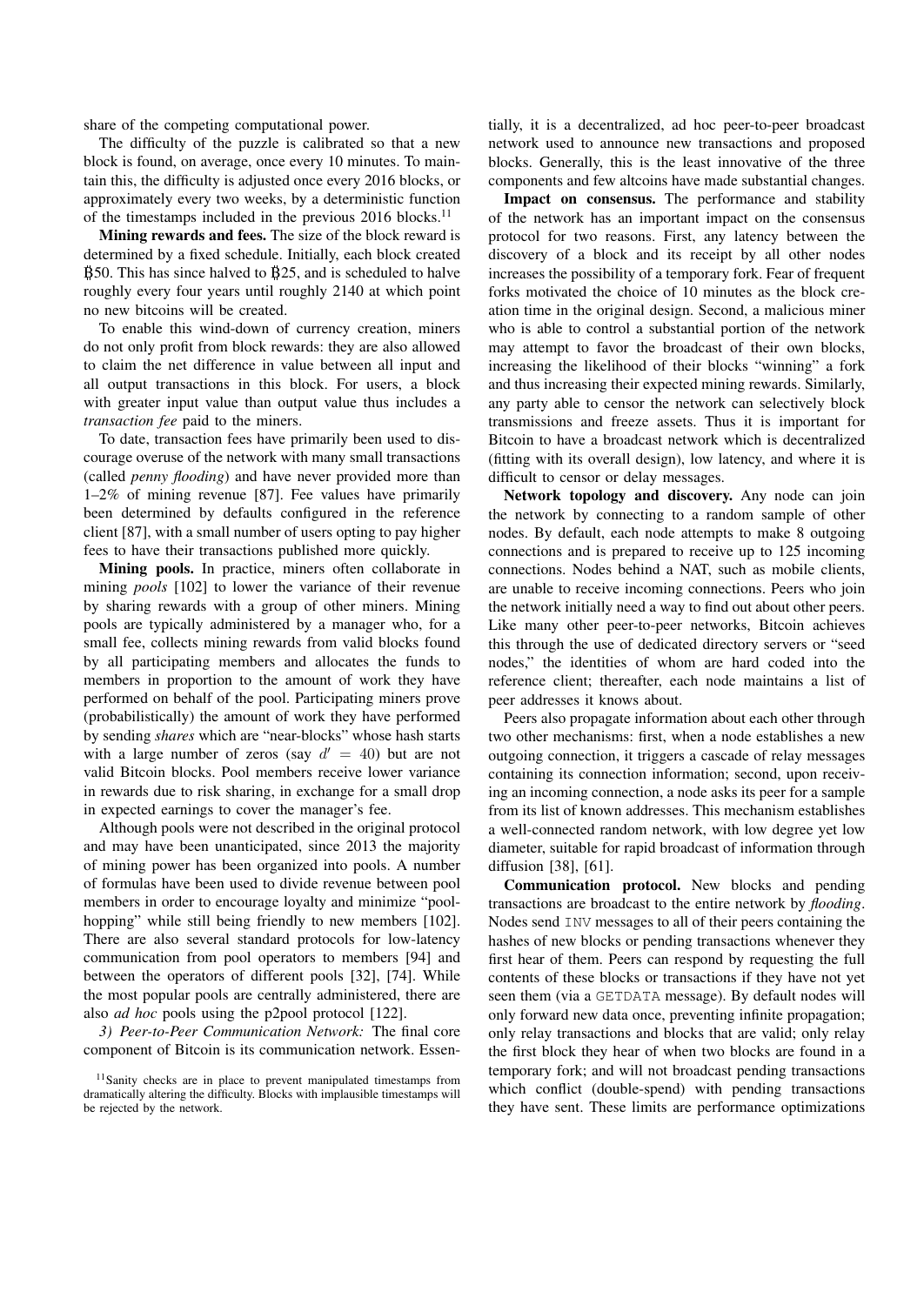designed to limit data on the network—a non-compliant node may relay invalid or conflicting data, requiring all nodes to independently validate all data they receive.

Relay policy. By default, Bitcoin nodes only relay transactions and blocks which satisfy *stricter* validation rules than what is permitted by the general transaction validity rules. The goal is to prevent various denial of service attacks—an application of the classic robustness principle "be conservative in what you send, be liberal in what you accept." For example, default nodes only relay transactions containing scripts from a very narrow whitelist of *standard transaction* types. The implication of this policy is that users of the system wishing to have non-standard transactions included in the blockchain cannot use the normal Bitcoin network, but will need to contact an agreeable miner directly.<sup>[12](#page-5-2)</sup> Another example is that default nodes refuse to relay more than a few thousand transactions below B0.001 per minute as a penny-flooding defense.

### III. STABILITY OF BITCOIN

<span id="page-5-0"></span>Stability for Bitcoin has been defined in many vague and sometimes conflicting ways, but it is broadly taken to mean that the system will continue to behave in a way that facilitates a functional currency as it grows and participants attempt novel attacks. We will consider notions of stability for each component of Bitcoin in turn. It remains an open question under which exact conditions Bitcoin is stable, though stability results exist under strong assumptions.

# <span id="page-5-1"></span>*A. Stability of transaction validity rules*

It is under-analyzed how participants in the Bitcoin ecosystem achieve consensus about transaction validity rules. The baseline philosophy is that the rules were set in stone by Satoshi, which we can call *canonicalism*. This has mediated some disagreements about the specified rules, such as a benign bug in the original OP\_CHECKMULTISIG opcode which has been preserved as canonical.

However, canonicalism cannot fully explain the current rules of Bitcoin as changes have already been implemented to add new features (*e.g.,* pay-to-script-hash [\[2\]](#page-16-20)). Rules have also been modified to fix bugs, with the best-known example occurring in March 2013 when a bug limiting the size of valid blocks was removed. This caused a fork as new, larger blocks were rejected by unpatched clients. To resolve this, the updated clients abandoned a 24-block fork and temporarily ceased including larger blocks during a two-month window for older clients to upgrade [\[1\]](#page-16-21). Eventually however, the bug fix won out and unpatched clients were eventually excluded despite arguably implementing the canonical rules.

Within Bitcoin itself, no process is specified for updating transaction validation rules. Without unanimity among miners, any change may permanently fork the system, with

different populations considering the longest blockchain reflecting their interpretation of the rules to be authentic, regardless of its length relative to other blockchains. At this point, it would no longer be clear which version is "Bitcoin." Thus despite the popular conception of Bitcoin as a fully decentralized system, the need for rule changes (or disambiguation) means some level of governance is inherently required to maintain real-world consensus about which blockchain is considered Bitcoin [\[48\]](#page-16-23), [\[64\]](#page-17-24).

Currently, de facto governance is provided by the core Bitcoin developers who maintain bitcoind, with the Bitcoin Foundation providing a basic organizational structure and raising a small amount of funding through donations to support the development team. As with many early Internet protocols, there is as of yet no formal process for making decisions beyond rough consensus.

### <span id="page-5-3"></span>*B. Stability of the consensus protocol*

Assuming consensus on transaction validity rules, various attempts have been made to describe the properties of the consensus protocol which must hold for the blockchain to be considered stable. We systematize properties proposed by various analyses [\[46\]](#page-16-14), [\[64\]](#page-17-24), [\[84\]](#page-17-15), [\[90\]](#page-17-12) into five basic stability properties. Note that these have been given different names and different technical definitions by different authors, we only give an informal overview here.

- Eventual consensus. At any time, all compliant nodes will agree upon a prefix of what will become the eventual valid blockchain. We cannot require that the longest chain at any moment is entirely a prefix of the eventual blockchain, as blocks may be discarded (become "stale") due to temporary forks.
- Exponential convergence. The probability of a fork of depth *n* is  $O(2^{-n})$ . This gives users high confidence that a simple "k confirmations" rule will ensure their transactions are permanently included with high confidence.
- Liveness. New blocks will continue to be added and valid transactions with appropriate fees will be included in the blockchain within a reasonable amount of time.
- Correctness. All blocks in the longest chain will only include valid transactions.
- Fairness. On expectation, a miner with a proportion  $\alpha$  of the total computational power will mine a proportion  $\sim \alpha$ of blocks (assuming they choose valid blocks).

If all of these properties hold we can say that the system is *stable*, but it isn't clear that all are necessarily required. Users of the currency may be indifferent to the fairness property, but this property is often assumed to hold and in its absence many miners might cease to participate, which could eventually threaten other stability properties.

Liveness is perhaps the hardest property to define and to our knowledge there is no compelling formal definition. Clearly, we would like anybody willing to pay to be able to use the network, but it is not clear what exact requirements

<span id="page-5-2"></span><sup>12</sup>For example, Andrychowicz et al. [\[5\]](#page-16-22) reported needing to submit their complex multiparty lottery scripts directly to the Eligius mining pool.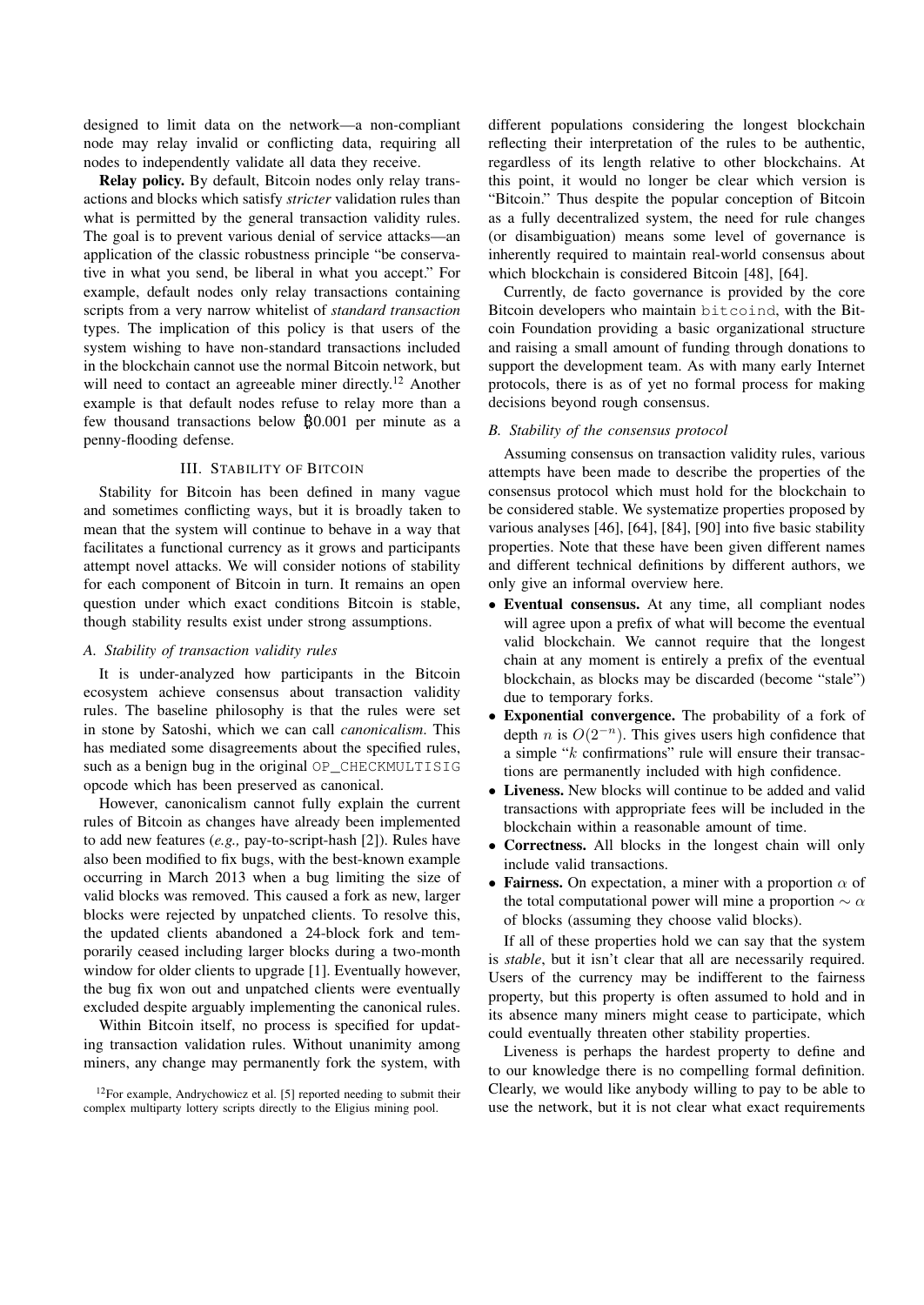in terms of transaction cost and inclusion time are reasonable. Strict liveness also implies an anti-censorship property which may not be required or even desirable to some, though this is also often assumed to be a core property of Bitcoin.

Surprisingly, correctness is not actually required for a functioning currency, as participants could simply disregard any invalid transactions in the longest chain. However, correctness enables an important performance benefit in the form of SPV clients which validate only proof-of-work and not transactions (see Section [IV-A\)](#page-8-0).

Incentive compatibility and game theory. Nakamoto originally argued that Bitcoin will remain stable as long as all miners follow their own economic incentives [\[90\]](#page-17-12), a property called *incentive compatibility*. Incentive compatibility has never been formally defined in the context of Bitcoin or cryptocurrencies; its prevalence as a term likely stems from its intuitive appeal and marketing value. We can consider *compliant*[13](#page-6-0) miners whose strategy is following the default mining rules (see Section [II-B2\)](#page-2-3). In game-theoretic terms, if universal compliance were shown to be a Nash equilibrium, this would imply incentive compatibility for Bitcoin as no miner would have any incentive to unilaterally change strategy. This would imply a notion of weak stability if other equilibria exist and strong stability if universal compliance were the sole equilibrium. If on the other hand non-compliant strategies dominate compliance, we must ask whether the resulting strategy equilibrium leads to stability for the consensus protocol.

*1) Stability with bitcoin-denominated utility:* We discuss known results on Bitcoin stability, assuming that miners' objective is purely obtaining nominal bitcoins.

Simple majority compliance may not ensure fairness. An interesting non-compliant mining strategy is *temporary block withholding* [\[11\]](#page-16-24), [\[45\]](#page-16-25), [\[46\]](#page-16-14),<sup>[14](#page-6-1)</sup> in which a miner initially keeps blocks secret after finding them. If the miner finds itself two blocks ahead of the longest publicly-known chain, it can then effectively mine unopposed until the remainder of the network has caught up to within one block at which point the withheld blocks can be published. For a miner controlling at least  $\alpha > 1/3$  of the mining power, this strategy dominates compliance because, when employed against compliant miners, it results in a higher expected share of the mining rewards. It may also be advantageous for an attacker with lower levels of mining power depending on how miners choose between near-simultaneously announced blocks. An attacker with a privileged network position may be able to announce their withheld blocks faster than rival blocks, demonstrating that stability does inherently rely on assumptions about the communication network.

While these results show that universal compliance is not

a Nash equilibrium for many distributions of mining power, including several that have been observed in practice, there has been no evidence of a selfish mining attack occurring and it remains unknown what equilibria exist given the available strategy of temporary block withholding. If temporary withholding were performed, this would undermine fairness.

Majority compliance is an equilibrium with perfect information. Kroll et al. [\[64\]](#page-17-24) analyzed a simplified model in which miners have perfect information about all discovered blocks (precluding any withholding). In this model, universal compliance is a Nash Equilibrium (although not unique), implying that Bitcoin is (weakly) stable.

Majority compliance implies convergence, consensus, and liveness. It can be shown that with a majority of miners behaving compliantly, a single longest (correct) chain will rapidly emerge. The original Bitcoin paper [\[90\]](#page-17-12) models a malicious miner trying to reverse a transaction by "trying to generate an alternate chain faster than the honest chain." as a binomial random walk and shows that the attacker will eventually lose the "race" with the rest of the network. Miller and LaViola [\[84\]](#page-17-15) and Garay et al. [\[46\]](#page-16-14) provide more detailed formal proofs that if a majority of miners follow the compliant strategy and communication latency is small compared to the expected time to discover a block, miners will eventually agree on an ever-growing prefix of the transaction history regardless of the strategy of non-compliant miners. This is sufficient to ensure all stability properties except fairness (due to potential temporary withholding), with the exact size of the majority required depending slightly on network and other assumptions.

With a majority miner, stability is not guaranteed. It is well known that a single non-compliant miner which controls a majority of computational power could undermine fairness by collecting *all* of the mining rewards, simply by ignoring blocks found by others and building their own chain which by assumption will grow to become the longest chain. The majority miner could separately choose to undermine liveness by arbitrarily censoring transactions by refusing to include them and forking if they appear in any other block. Finally, the majority miner could undermine both convergence and eventual consensus by introducing arbitrarily long forks in the block chain, potentially to reverse and double-spend transactions for profit. All of these strategies would result in nominal profits, but since these behaviors are detectable, they may not be in a rational miner's long-term interest. We will return to this point in the next section.

If miners can collude, stability is not known. Even in the absence of a majority miner, smaller miners could potentially collude to form a cartel controlling a majority of mining power and emulating any strategy available to a single majority miner. It is not known whether such a cartel would be internally stable or whether members might be tempted to defect or if excluded miners could break it up by offering to form an alternate cartel on more favorable terms.

<span id="page-6-0"></span> $13$ This is sometimes called "honest" mining but we eschew this as noncompliant strategies might also reasonably be considered honest.

<span id="page-6-1"></span><sup>&</sup>lt;sup>14</sup>This attack strategy was called *selfish mining* by Eyal and Sirer [\[45\]](#page-16-25) who were among the first to analyze it.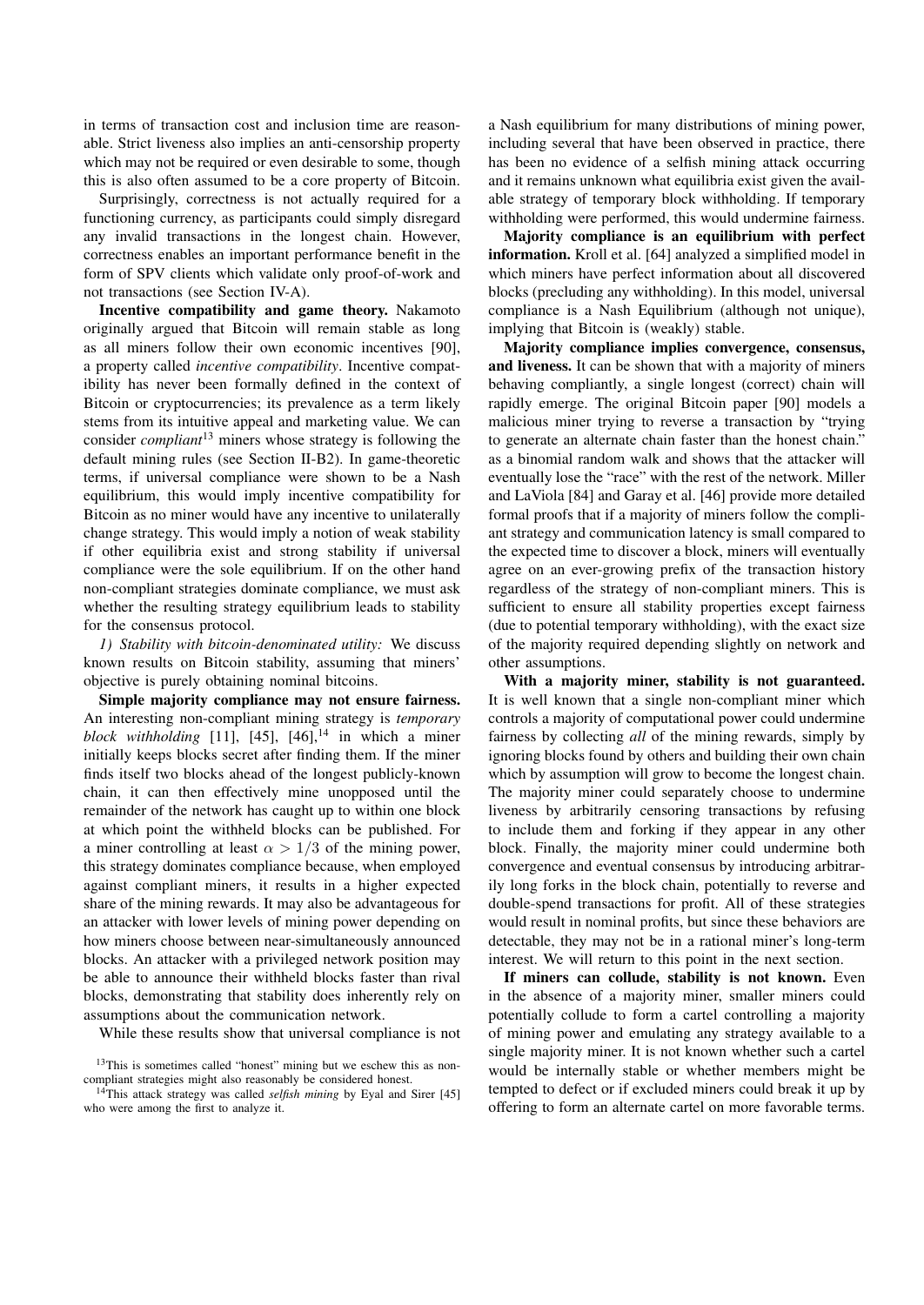Mining pools could possibly be a technical mechanism for cartel formation; the dynamics of miners' choice of pools and migration between pools have not been studied. It also appears no rigorous analysis has been attempted of whether and how miners might encourage others to participate in a cartel through side-payments.

Stability is not known as mining rewards decline. All of these results have used a simplified model in which each block carries a constant, fixed reward fee. The planned transition of miner revenue from block rewards to transaction fees will negate this assumption and require more complex models which take into account the distribution of available transaction fees. To our knowledge there has been no thorough analysis of how stability will be affected either in the end state of no mining rewards or in intermediate states as transaction fees become a non-negligible source of revenue.

<span id="page-7-1"></span>*2) Stability with externally-denominated utility:* Results in the bitcoin-denominated utility model do not provide convincing justification of Bitcoin's observed stability in practice (let alone assurance of its continued stability in the future), due to the lack of observed attacks despite the existence of large mining pools potentially in the position to profit by non-compliant behavior. In reality, miners are clearly not solely interested in obtaining nominal bitcoins but in obtaining real-world profits. Modeling this requires developing a utility function for miners which incorporates not only how many bitcoins they earn, but also how effectively they can convert their bitcoins into real-world value or other currencies. Miners' strategies might affect their ability to convert bitcoin-denominated wealth into real-world value due to three related factors:

Liquidity limits. Currently, exchanges which trade Bitcoin for external currencies typically have low liquidity. Thus, an attacker may obtain a large number of bitcoins but be unable to convert them all into external value, or can only do so at a greatly reduced exchange rate.

Exchange rates in the face of attack. Some noncompliant strategies, particularly those that would affect stability in a visible way, might undermine public confidence and hence weaken demand for bitcoins in the short run. Indeed, in practice the exchange rate has been found to dip in the face of technical glitches with the system [\[72\]](#page-17-25). A strategy which quickly earns many nominal bitcoins but is likely to crash the exchange rate once discovered may thus be difficult to cash out before the exchange rate can react, particularly given the liquidity limits mentioned above.

Long-term stake in bitcoin-denominated mining rewards. Most large miners have an additional interest in maintaining Bitcoin's exchange rate over time because they have significant capital tied up in non-liquid mining hardware which will lose value if the exchange rate declines. If miners expect they will maintain their share of mining power far into the future with low marginal costs (*e.g.,* if a substantial portion of their operational costs are paid upfront

to buy equipment), then they may avoid strategies which earn them more bitcoins but decrease the expected value of their future mining rewards. Note that this is a limiting factor even if a miner might otherwise be able to cash out stolen bitcoins more quickly than the public can react, as long as there is no effective market in which miners can sell expected future mining power.

Nakamoto outlined a version of this argument [\[90\]](#page-17-12) to downplay the likelihood of majority-miner attacks, arguing that they would permanently damage the system (and exchange rate) and "playing by the rules" (following a compliant strategy) would be more profitable over time. In practice, the GHash.IO mining pool exceeded 50% of the network's computational capacity for an extended period in July 2014 and publicly promised to limit their capacity in the future in order to avoid damaging confidence in the system.

Unfortunately, exchange rates are difficult to capture in a tractable game-theoretic model as it inherently depends on human judgment and market confidence. Modeling the effects of exchange rates and real-world utility functions more formally is a significant open problem.

*3) Stability with incentives other than mining income:* At least two strategies have been analyzed which may be advantageous for a miner whose utility is not purely derived from mining rewards.

Goldfinger attacks. If a majority miner's goal is explicitly to destroy Bitcoin's stability and hence its utility as a currency, they can easily do so. Kroll et al. [\[64\]](#page-17-24) introduced this model and named it a *Goldfinger attack*. For example, a state wishing to damage Bitcoin to avoid competition with its own currency, or an individual heavily invested in a competing currency, may be motivated to attempt such an attack. Arguably, these attacks have already been observed through *altcoin infanticide*, in which deep-forking attacks against new competing currencies with low mining capacity have been successfully mounted by Bitcoin miners.<sup>[15](#page-7-0)</sup> If a mature futures market arises in which a miner can take a significant short position on Bitcoin's exchange rate, then Goldfinger-style attacks may be directly profitable.

Feather-forking. Miller [\[82\]](#page-17-26) proposed the strategy of *feather-forking*, in which a miner attempts to censor a blacklist of transactions by publicly promising that if a blacklisted transaction is included in the block chain, the attacker will retaliate by ignoring the block containing the targeted transaction and attempting to fork the block chain. The attacker's fork will continue until it either outraces the main branch and wins, or falls behind by  $k$  blocks at which point the attacker will concede publication of the targeted transaction. An attacker with  $\alpha < 50\%$  of the mining power will, on expectation, lose money, but will succeed in blocking a blacklisted transaction with positive probability.

<span id="page-7-0"></span><sup>15</sup>For example, CoiledCoin was an altcoin that was destroyed by a significant attack from Eligius, a Bitcoin mining pool [\[77\]](#page-17-27).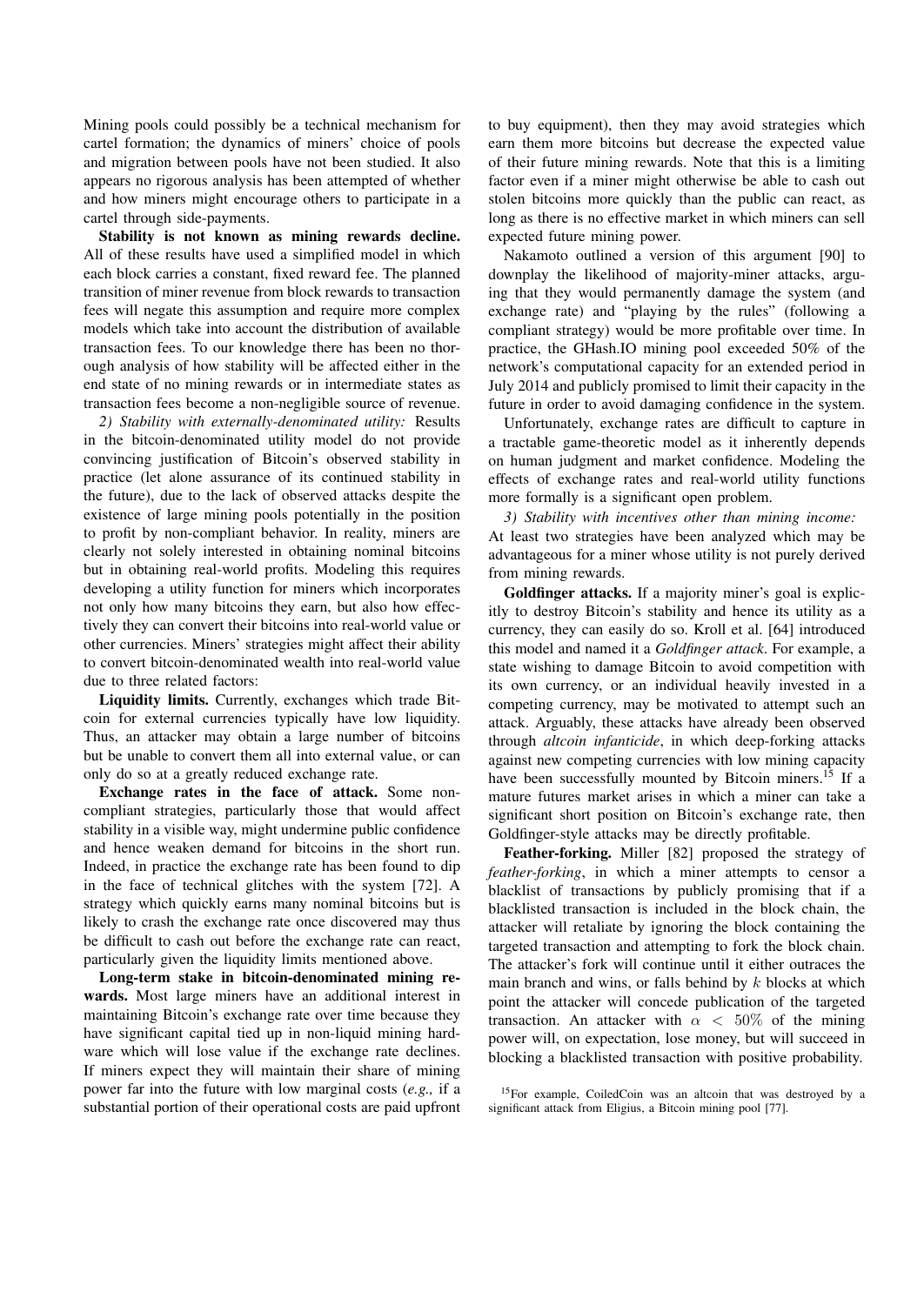However, if the attacker can convincingly show that they are serious about retaliatory forking, other miners will be motivated to shun the targeted transactions as they also lose on expectation if the attacker retaliates. Thus, an attacker may be able to enforce their blacklist with no actual cost as long as all other miners believe the attacker will perform a costly feather-forking retaliation if tested.

# *C. Stability of mining pools*

Mining pools rely on participants to submit valid blocks when they are found and are vulnerable to participants submitting partial shares in exchange for compensation but withholding valid blocks to lower the pool's profitability. Though this attack has long been known, it appears selfdestructive as the participant withholding a block is lowering their own earnings in addition to other pool members. However, it has been shown [\[33\]](#page-16-26) that a large miner (or a pool) can actually profit from using some of its mining power to *infiltrate* another pool by submitting partial shares but withholding valid blocks. The benefit is that the capacity used to infiltrate will not contribute to increasing the difficulty of the mining puzzle (as blocks are not published) but can still earn profits. This strategy is advantageous to a large miner or pool across a range of mining capacities for the attacker and the infiltrated pool.

Eyal [\[44\]](#page-16-27) provides an extended treatment of this attack and shows that, between any two pools, the resulting game is an iterated prisoner's dilemma, with a Nash equilibrium of both pools attacking but a Pareto equilibrium of neither attacking. This attack can be detected statistically if done on a large scale, which has happened at least once in the wild against the Eligius pool in June 2014 [\[124\]](#page-17-28). However, a clever attacker can easily obfuscate the attack using many participant addresses. Further countermeasures have been proposed but not seriously studied or deployed. As an iterated prisoner's dilemma, it is possible pools will avoid attacking each other through out-of-channel communication and the threat of retaliation.

### *D. Stability of the peer-to-peer layer*

Almost all analysis of Bitcoin assumes that the peerto-peer layer functions as specified and that, in general, a majority of participants will learn nearly all of the available protocol state information within reasonable time scales. However, Babaioff et al. [\[8\]](#page-16-28) demonstrated that information propagation at the peer-to-peer layer is not always incentive compatible. It remains unknown whether participants internalize sufficient value from the peer-to-peer network as a public good to justify the opportunity costs of propagating information Babaioff et al. identified, or whether the information propagation equilibrium observed in the wild (in which people willingly participate in the peer-to-peer protocol) is unstable and might break down eventually.

Johnson et al. [\[59\]](#page-16-29), [\[68\]](#page-17-29) study whether and when participants in the peer-to-peer protocol are incentivized to engage in network-level denial-of-service attacks against others. They conclude that mining pools have an incentive to engage in attacks, that larger pools are better to attack than smaller pools and that larger pools have a greater incentive than smaller pools to attack at all. Denial-of-service attacks against pools are regularly observed in the wild, so this theoretical analysis can be backed up by observed phenomenology [\[120\]](#page-17-30). Others have performed measurement and simulation studies to determine the dynamics and time scale of information propagation [\[38\]](#page-16-19), [\[40\]](#page-16-30).

#### IV. CLIENT-SIDE SECURITY

Bitcoin's popularity has made usable and secure key management important to a large new group of users. Unlike many other applications of cryptography, users will suffer immediate and irrevocable monetary losses if keys are lost or compromised. Hence it is an exciting and important area of research in usable security.

# <span id="page-8-0"></span>*A. Simplified Payment Verification (SPV) Security*

Although the reference Bitcoin client maintains a validated copy of the entire blockchain, this would impose a prohibitive burden on mobile devices. A simple observation leads to a lightweight alternative: assuming that a majority of nodes only mine on valid chains (the *correctness* property of Section [III-B\)](#page-5-3), then clients need validate only the proofs of work and can trust that the longest chain only contains valid transactions. Such SPV proofs [\[90\]](#page-17-12) enable untrusted nodes to efficiently prove to lightweight clients that a transaction has been included in the agreed-upon history.

SPV is implemented in the BitcoinJ library which underlies most mobile Bitcoin clients. SPV verification requires processing an ever-growing chain of proof-of-work solutions, although optimizations are possible such as starting from hard-coded checkpoints. SPV also carries privacy concerns as it requires disclosing the set of addresses the client is interested in to third parties (see Section [VII](#page-12-0) and [\[49\]](#page-16-31)).

# *B. Key Management*

Bitcoin relies on public key cryptography for user authentication while nearly all other forms of online commerce today rely on passwords or confidential credit card information. Developers of Bitcoin software have attempted a variety of approaches solve, or at least mask, longstanding usability issues with key storage and management. Eskandari et al. [\[43\]](#page-16-32) propose a set of evaluation criteria for the usability of Bitcoin key management interfaces and conclude that current tools employ complex metaphors which do not fully capture the implications of key management actions.

Keys stored on device. Storing a pool of keys on disk directly is the simplest model, but keys may be stolen by specifically-crafted malware [\[75\]](#page-17-31). Some clients send change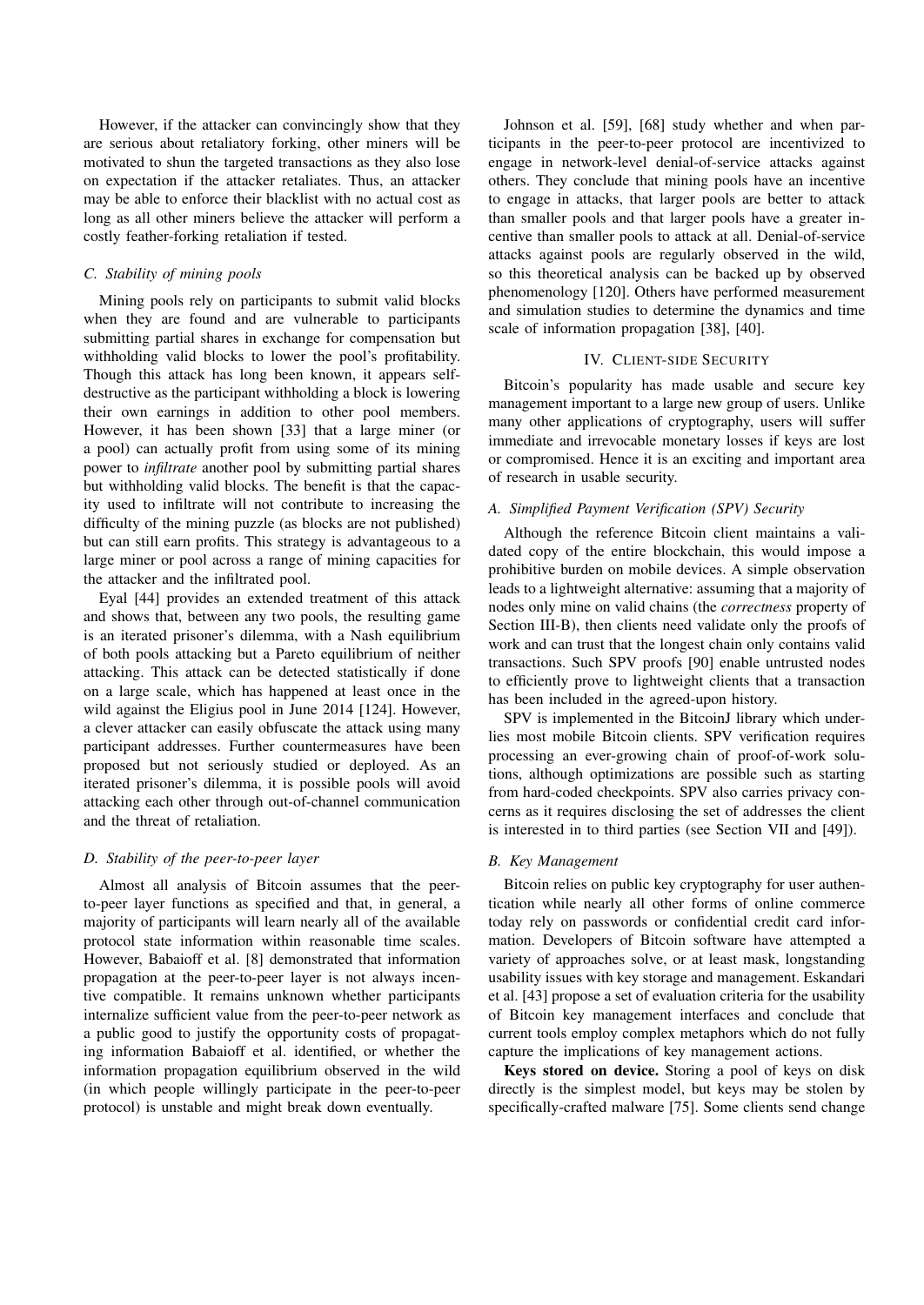to newly created Bitcoin addresses, requiring a new backup each time the current key pool is depleted (generally without any user-interface indication when it happens), while others send change to the originating address or derive all keys from a single random seed.

Split control. To avoid a single point of failure and enhance security, bitcoins can be stored using a k-of-n *multisignature* script which specifies n public keys. For the script to be redeemed, valid signatures must be provided from  $k$  of these  $n$  keys. A simple example is a wallet which requires both a user's laptop and mobile phone to sign before sending funds. Alternatively, funds can be stored under a single public key, but *shares* of this key can be split among *n* parties using threshold cryptography [\[50\]](#page-16-33). Threshold signatures achieve the same  $k$ -of- $n$  security, but look like normal pay-to-pub-key-hash transactions on the blockchain and keep the parameters  $k$  and  $n$  private.

Password-protected wallets. A Bitcoin client may allow a stored key pool file (called a wallet) to be encrypted with a key derived from a user-chosen password. Passwordprotected wallets deter certain types of theft, additionally requiring password guessing or keystroke capture if the file is physically or digitally stolen. Password-protected wallets may mislead the user to believe that the password itself provides access to their funds on a new device.

Password-derived wallet. Key pools can be deterministically derived from a single user-chosen secret, enabling cross-device use if the secret is committed to memory (this approach is often called a *brain wallet*). Unthrottled exhaustive search of common/weak passwords is possible rainbow tables have uncovered inadequately protected Bitcoin addresses on the blockchain. Additionally, a forgotten password will render all associated funds irrecoverable.

Offline storage. Wallets stored offline in passive portable media, such as paper or a USB thumb drive, enhance theft-protection from malware-based threats and provide a familiar mental model of physical security. However they must be updated as the key pool is depleted. For paper wallets, private keys printed in scannable form (*e.g.,* QR codes) can be stolen by passive observation of the wallet (*e.g.,* on live television [\[101\]](#page-17-32)). Finally, offline wallets must eventually loaded keys into a device to be used, becoming susceptible to malware at that point.

Air-gapped and hardware storage. Air-gapped storage is a special case of offline storage, where the device holding the keys can perform computations, such as signing transactions for the keys it holds. Air-gapped devices can thwart certain types of thefts by never exposing keys directly to an internet-connected device. That said, unauthorized access to a transaction-signing oracle is not much different from accessing keys themselves—both allow theft. Hardware security modules (HSMs) emulate the properties of an air gap by isolating the key material from the host device and only exposing the ability to sign transactions.

Hosted wallet. Third party web services offer key storage, management, and transaction functions through standard web authentication mechanisms, such as a password or twofactor authentication. This provides the closest experience to traditional online banking, however it requires trusting the host. Many incidents of theft [\[41\]](#page-16-12) or bankruptcy [\[86\]](#page-17-14) by hosted wallets have been documented including over 40 events involving losses greater than  $\ddot{B}1000$ .

# V. MODIFYING BITCOIN

We now turn our attention to proposed changes and extensions to Bitcoin. In the remainder of the paper we will evaluate and compare proposed changes, in this section we discuss available mechanisms for implementing changes.

### *A. Upgrading Bitcoin itself*

We can distinguish changes on the following levels:

- Hard forks. A protocol change requires a hard fork if it enables transactions or blocks which would be considered invalid under the previous rules, such as increasing the block reward, changing the fixed block size limit, or adding a new opcode. If miners update to the new protocol, they may produce blocks that are rejected by other nodes leading to a permanent (and thus "hard") fork. Changes involving a hard fork therefore require nearunanimity to be attempted in practice.
- Soft forks. In contrast to a hard fork, a soft-fork change is one that's backward compatible with existing clients; generally this involves a restriction of which blocks or transactions are considered valid. Such a change requires only the support of a majority of miners to upgrade, since older clients will continue to consider their blocks valid. A miner that doesn't upgrade may waste computational work by generating blocks that the rest of the network considers invalid and ignores, but will always rejoin the longest chain found by the majority of the miners. This makes soft-forking changes much safer to introduce than hard forks. In some cases, a soft fork can be used to introduce new opcodes to the scripting language. This is possible because there are currently several *unused* opcodes that are interpreted as no-ops; including these in a transaction output may make it spendable by *anyone*, and hence they are typically avoided. However, any one of these op-codes can be given new semantics if miners decide to reject transactions that fail some condition indicated by this opcode. This is a strict narrowing of the set of acceptable transactions, and hence requires only a soft fork.In retrospect, it would have been wise to define all unused opcodes initially as no-ops, providing maximum flexibility to introduce new changes by soft-forks.
- Relay policy updates. Recall from Section [II-B3](#page-4-1) that nodes enforce a stricter policy in what they will relay than what they will actually accept as valid. Changing this policy or most other aspects of the communication network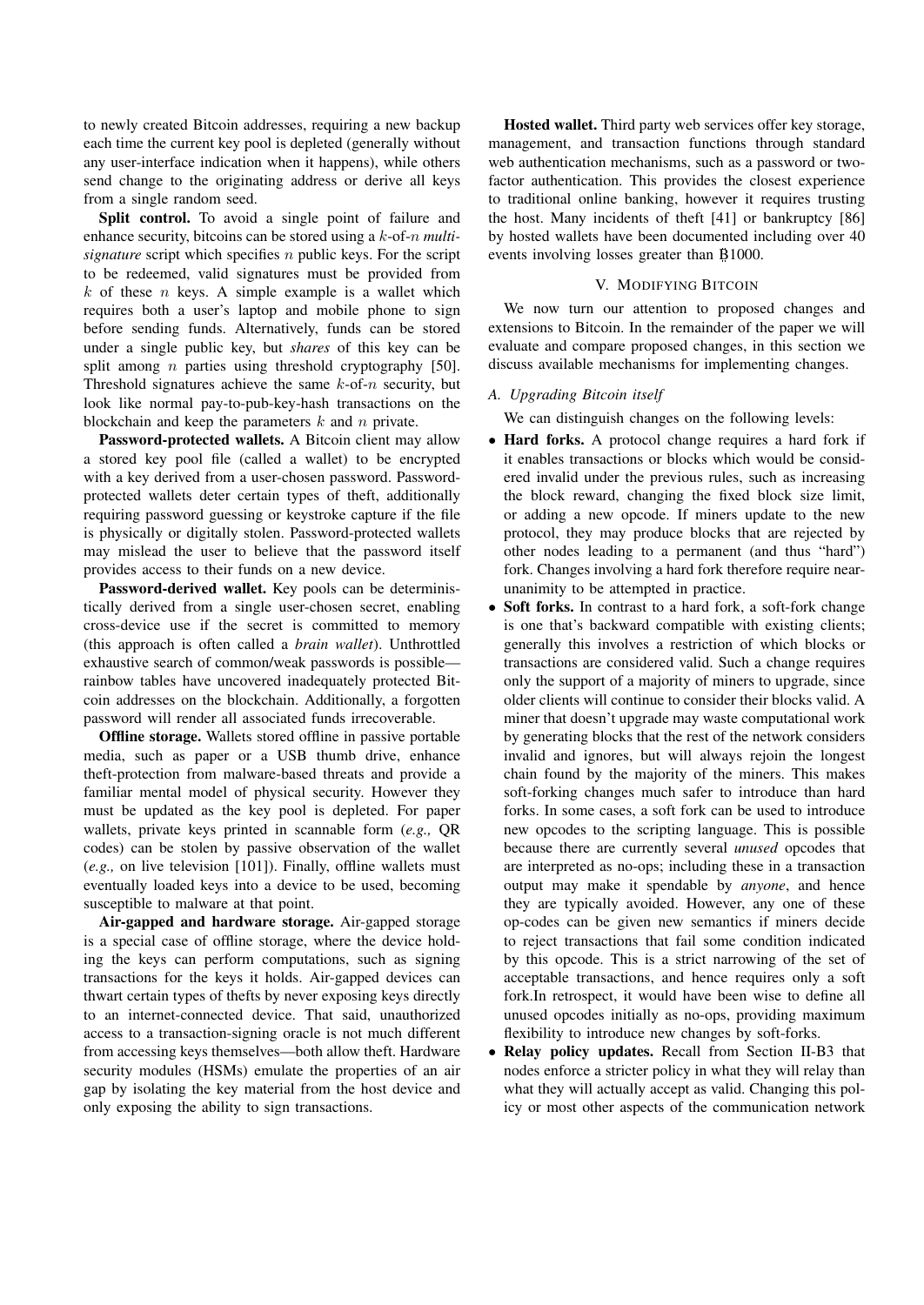require the least coordination as they can typically be done in a backwards-compatible fashion with nodes advertising their protocol version number. The default relay policy has already changed several times to add new standard transaction types such as multi-signature transactions.

# *B. Altcoins*

Due to the limits on what can be changed about Bitcoin without a hard fork, hundreds of derivative systems, referred to as *altcoins*, have arisen with alternate design approaches. Many of these systems have forked Bitcoin's code base and maintained most of its features, although some systems (such as Ripple) are completely independent designs. Altcoins must bootstrap the initial allocation of currency to entice users to participate, which can be achieved in several ways:

- New genesis block. Alteoins may simply start a new blockchain from scratch, allocating funds to initial miners as Bitcoin did in its early days. This approach is now viewed warily by the cryptocurrency community due to a wave of altcoins launched by founders hoping to cash in through early mining.<sup>[16](#page-10-1)</sup>
- Forking Bitcoin. To avoid privileging its founders, an altcoin might intentionally choose to fork Bitcoin at a certain point, accepting the prior transaction history and ownership of funds. Bitcoin owners would continue to have bitcoins in the original system, plus an equal amount of the new currency at the time of its founding. Technically this would function exactly like a hard fork, only without the claim that the fork is the legitimate Bitcoin blockchain. Interestingly, this approach seems not to have been attempted seriously.
- Proof-of-burn. A more popular approach to inheriting Bitcoin's allocation is *proof-of-burn* [\[113\]](#page-17-33), in which users must provably destroy a quantity of bitcoins, typically by transferring funds in Bitcoin to a special address whose private key cannot be found such as the key with a hash of all zeroes. This approach has the downside of permanently lowering the quantity of bitcoins in circulation.
- Pegged sidechains. Most recently, a number of influential Bitcoin developers [\[9\]](#page-16-34) proposed *sidechains*, to which bitcoins can be transferred and eventually redeemed. Adding validation rules to redeem currency from a sidechain would require at least a soft fork of Bitcoin.

Altcoins also must compete with Bitcoin for miners (and avoid Goldfinger attacks by Bitcoin miners), which can be difficult prior to the currency achieving a non-zero exchange rate. A popular approach is *merged mining*, whereby an altcoin accepts blocks if their root is included in a valid Bitcoin block, thus enabling Bitcoin miners to mine blocks in the altcoin without performing any additional work. This can quickly provide an altcoin the full mining power of Bitcoin,

as many Bitcoin miners now merge mine a large number of altcoins to earn extra rewards. However, it precludes the altcoin from deviating from Bitcoin's computational puzzle.

### VI. ALTERNATIVE CONSENSUS PROTOCOLS

<span id="page-10-0"></span>Bitcoin's consensus protocol has been its most heavily debated component, due to the open questions about stability (see Section [III-B\)](#page-5-3), concerns about the performance and scalability of the protocol [\[112\]](#page-17-34), and concerns that its computational puzzle wastes resources. In this section we evaluate alternative proposals for consensus, noting that in each case the stability implications of the proposed changes are unknown and alternative proposals rarely define any specific stability properties they claim to provide.

Typically, alternate consensus schemes aim to fix some specific perceived problem with Bitcoin and hope that stability arguments for Bitcoin will carry over, although given the lack of a solid model guaranteeing stability for Bitcoin itself this may be a shaky assumption.

#### *A. Parameter changes*

Bitcoin's consensus protocol incorporates many "magic constants" which were hard-coded based on initial guesswork. Nearly every altcoin has varied at least some of these parameters, yet the modifications are often controversial and we still have only a few clear guidelines on how these should be chosen and how they may affect stability.

Inter-block time and difficulty adjustment window. Bitcoin automatically adjusts the difficulty of its computational puzzle so that solutions are found (on average) ten minutes apart. This setting is constrained primarily by network latency; if the rate of solutions is too high then miners will frequently find redundant blocks before they can be propagated. On the other hand, a slower block rate directly increases the amount of time users need to wait for transaction confirmations. Bitcoin's setting is by all accounts *conservative*; all altcoins we know of have the same rate or faster (Litecoin, the second most popular system, is four times faster). There are many proposals to modify aspects of the communication network to reduce latency, allowing this parameter to be safely reduced [\[38\]](#page-16-19), [\[73\]](#page-17-35), [\[112\]](#page-17-34).

Limits on block and transaction size. One of the most controversial proposed changes is to increase the 1 MB limit on the size of a block [\[3\]](#page-16-35). As transaction volume continues to steadily increase, this limit may soon be regularly reached. The upper bound on transaction volume is currently only 7 per second, approximately 1,000 times smaller than the peak capacity of the Visa network [\[53\]](#page-16-36). Once this limit is reached, transactions will effectively need to use their fees to bid for a scarce resource. This may raise the cost of using Bitcoin, potentially slowing adoption, yet increasing the revenue for miners. It may also lead users to rely on intermediaries who aggregate and settle transactions off-chain. The limit is artificial and the network's bandwidth could likely sustain

<span id="page-10-1"></span><sup>16</sup>For Bitcoin itself, Satoshi Nakamoto was the only miner at first and amassed over B1 million by 2011, most of which remains unspent.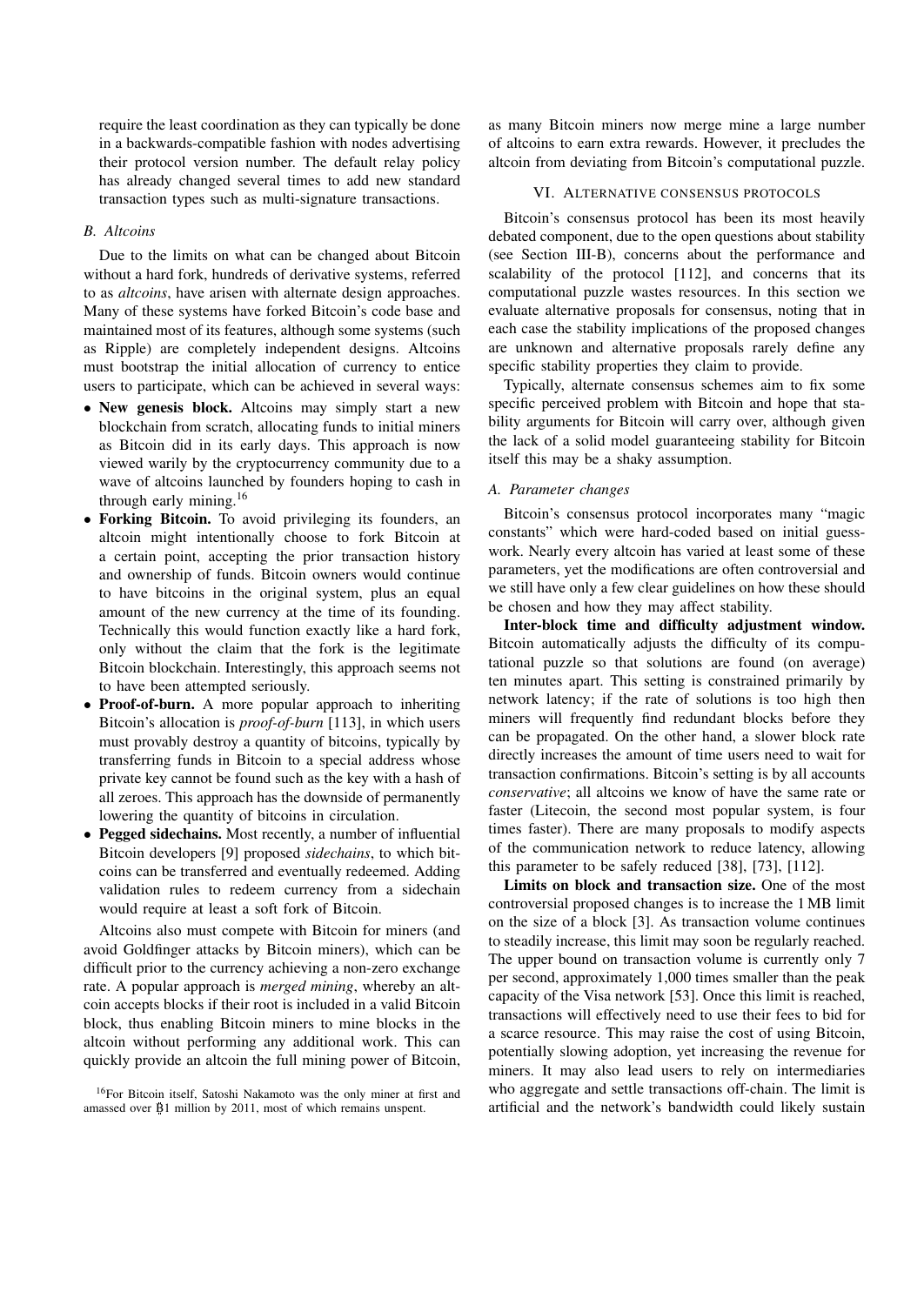an increase; on the other hand, increased transaction volume may exclude some participants who are bandwidth-limited. Several altcoins have raised this limit in their specification, though to our knowledge none has come close to actually utilizing this capacity so it remains unknown how it would affect operation of the system.

Monetary Policy. Bitcoin's consensus protocol effectively mandates a monetary policy through the rate at which new currency is minted and the schedule by which this rate changes. By mandating a capped amount of currency, Bitcoin effectively has a *deflationary* monetary policy which has caused multiple economists to predict the system will eventually be destabilized by a *deflationary spiral* in which nobody is willing to spend bitcoins as hoarding them is considered more profitable [\[52\]](#page-16-37), [\[65\]](#page-17-36). Issuance of coins is one of the most widely varied parameters: for example, in Dogecoin inflation will continue indefinitely but at a harmonically-diminishing rate while in Freicoin [\[116\]](#page-17-37), the inflation rate stays constant forever.

### *B. Alternative computational puzzles*

Miller et al. [\[85\]](#page-17-38) present a formalism for Bitcoincompatible proof-of-work schemes called scratch-off puzzles, which essentially must be decomposable into individual attempts. This property is often referred to as the puzzle being "progress-free." This guarantees that the creator of each block is chosen by a weighted random sample of computational power, even small participants are able to receive (proportional) rewards for their contribution, and the time between consecutive puzzle solutions is sufficiently large that puzzle solutions propagate. Progress-freeness is necessary but not sufficient for the resulting consensus protocol to achieve fairness. Bitcoin's SHA-256 puzzle is progress-free, but many other constructions are possible.

ASIC-resistant puzzles. While Bitcoin mining was originally performed using general-purpose processors, the competitive nature of mining has led to a steady movement towards more powerful and energy-efficient customized hardware. Today, ASICs account for most of Bitcoin's computational power. Taylor provides an excellent survey of the technical challenges in computing SHA-256 efficiently at scale and estimates that today's ASICs are already within an order of magnitude of theoretical efficiency limits [\[115\]](#page-17-39).

This is often perceived negatively as it moves Bitcoin mining away from its core democratic value (i.e., "one-CPU-one-vote" [\[90\]](#page-17-12)) since most participants in the system do not own ASICs and hence perform no mining at all. Many proposals have been made for ASIC-resistant mining puzzles. Ideally, an ASIC-resistant puzzle could be effectively solved using commodity hardware, with only minor performance gains for customized hardware. The primary approach taken so far has been to design "memory-hard" puzzles which are designed to require efficient access to a large memory. The most popular memory-hard puzzle so far

(used in Litecoin and Dogecoin, among others) has been the scrypt hash function [\[96\]](#page-17-40) originally designed for crackingresistant password hashing. Until 2014 it was unknown if it is possible to design a puzzle which is memory-hard to compute but memory-easy to verify. Tromp's cuckoo-cycle puzzle [\[117\]](#page-17-41) appears to answer this question affirmatively.

It remains an important open problem if ASIC-resistance is possible.<sup>[17](#page-11-0)</sup> ASICs that mine scrypt, for example, have already been released in the market and offer performance improvements comparable to SHA-256 ASICs. It is also not clear that ASIC-resistance is desirable. ASICs mean that botnets which steal cycles from commodity equipment are no longer competitive against modern mining rigs [\[57\]](#page-16-10). Large miners who are dependent on future Bitcoin-denominated mining rewards to recoup their investment in special-purpose ASICs with no other value [\[23\]](#page-16-38) may also have stronger disincentives to attack, as discussed in Section [III-B2.](#page-7-1)

Useful puzzles. Achieving consensus through computational puzzles appears to be wasteful both in terms of the energy consumed in computation and the energy and resources used to manufacture mining equipment. If it is possible to obtain the same level of security while utilizing the work for some additional purpose, then some of this waste can be recovered. Becker et al. [\[14\]](#page-16-39) also posit that Bitcoin might eventually be dominated by real-world entities with control of the world's energy supplies.

A common suggestion is to use a search function with applications to scientific research, such as the popular Folding@Home [\[67\]](#page-17-42) project. A challenge for useful puzzles is that they must be automatically generated and verified with no trusted parties, otherwise this party could choose puzzles on which they already had a head start. Kroll et al. [\[64\]](#page-17-24) further argue that any useful puzzle must produce a pure public good, or else it might increase the amount mining by the amount it recovers, canceling out any recycling effect.

Primecoin [\[62\]](#page-17-43) introduced the first useful puzzle in a successful altcoin. Its puzzle requires finding sequences of large prime numbers of mathematical interest and which may be used as parameters for cryptographic protocols. Miller et al. [\[83\]](#page-17-44) proposed a puzzle incorporating proofof-retrievability, so that mining requires storing a portion of a large public data set. In particular, if the public data set is of use to the Bitcoin network itself (e.g., the blockchain history), this approach provides additional incentives to contribute resources to the network.

Nonoutsourceable puzzles. The growth of large mining pools [\[78\]](#page-17-45) and their potential to facilitate collusion and cartel formation has motivated the design of puzzles which cannot be easily outsourced. Members of a pool do not inherently trust each other; instead, these coalitions succeed because members can easily prove that they are performing

<span id="page-11-0"></span> $17$ This problem has applications in other applications including password hashing and password-based encryption, towards which the current Password Hashing Competition is attempting to identify a new standard.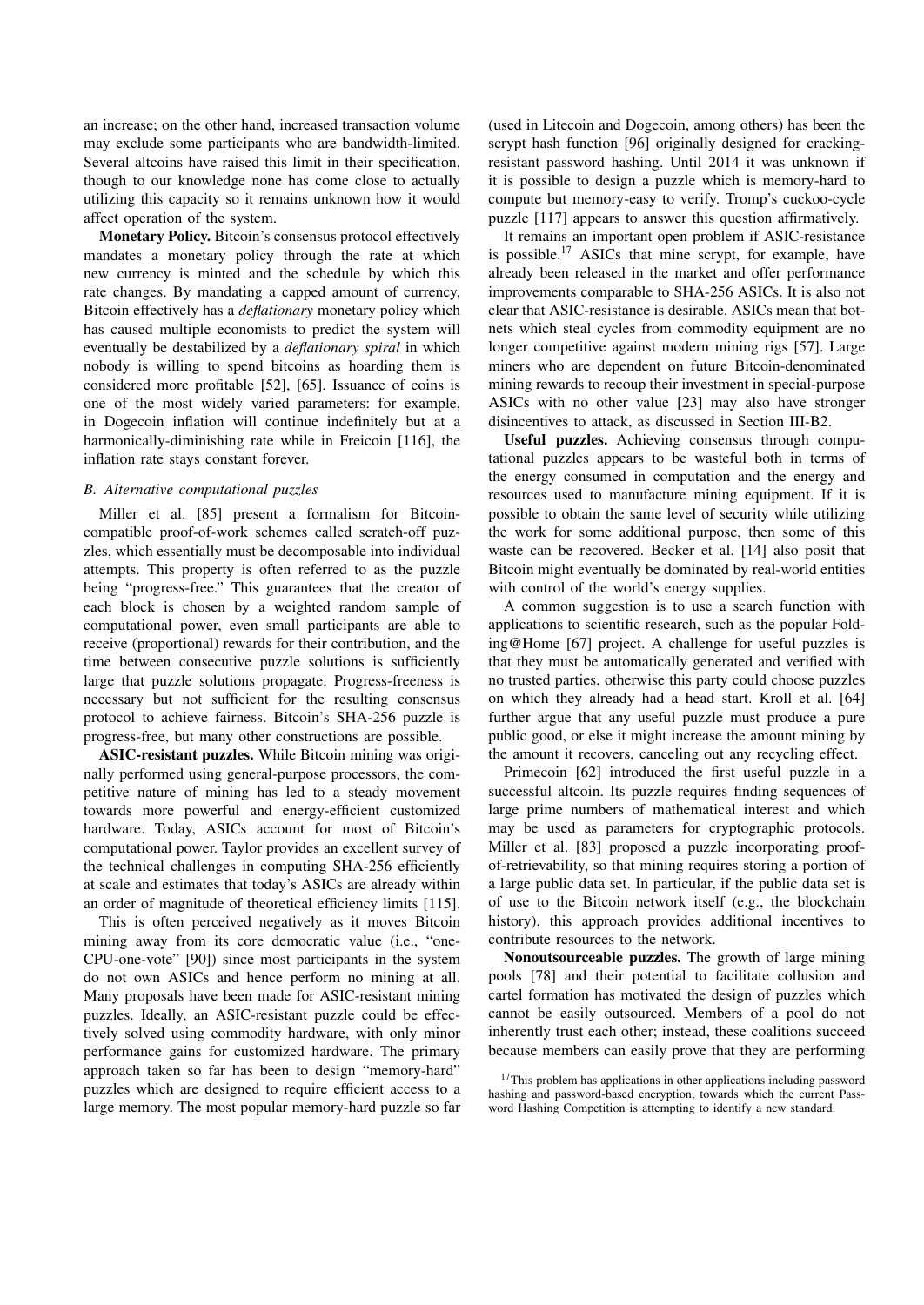mining work that, if successful, would pay the reward to the pool manager. Miller et al. [\[85\]](#page-17-38) as well as Sirer and Eyal [\[111\]](#page-17-46) have proposed "nonoutsourceable" puzzles that ensure whoever performs the mining work can claim the reward for themselves when a block is found, thus thwarting pools' enforcement mechanisms and making the formation of large pools between anonymous participants unlikely.

# *C. Virtual Mining and Proof-of-Stake*

At a high level, proof-of-work puzzles exist to require expenditure of resources to perform mining. Instead of having participants "mine" by exchanging their wealth for computational resources (which are then exchanged for mining rewards), it may be possible to simply have them exchange wealth directly for the ability to choose blocks. Rather than advancing the global history by a random sample of participants weighted by computational power, the random sample is weighted by the current allocation of wealth. We can call this approach *virtual mining*. It is also sometimes called "proof-of-stake" [\[98\]](#page-17-47).

Virtual mining offers two main benefits: first, it may be more difficult for an attacker to acquire a sufficiently large amount of digital currency than to acquire sufficiently powerful computing equipment. Second, by avoiding the consumption of *real* resources (i.e., compute cycles), no real-world resources are wasted. There have been several variations of virtual mining proposed to date, which vary mainly on the criteria by which possession of a quantity of currency makes one eligible to choose the next block:

- Proof-of-coin-age. Peercoin [\[63\]](#page-17-48) proposed mining by demonstrating possession of a quantity of currency by posting a transaction (potentially to oneself, in which case the coins are not lost). Each quantity of currency is weighted by its "coin-age", the time since the coins were last moved.
- Proof-of-deposit. In Tendermint [\[66\]](#page-17-49), participation in mining requires depositing coins in a time-locked bond account, during which they cannot be moved.
- Proof-of-burn. Stewart [\[113\]](#page-17-33) proposed mining by *destroying* coins (sending them to an unspendable address).
- Proof-of-activity. Bentov et al [\[20\]](#page-16-40) proposed having every coin owner implicitly entered into a mining lottery by default; periodically, random values from a beacon (e.g., generated from transactions occurring on the network) are used to select randomly among all the coins in the system; the current owner of the winning coin must respond with a signed message within some time interval.

There has yet to be any formalization of the model assumptions that may allow virtual mining systems to achieve security, or to compare virtual mining systems to computational puzzles in a common setting. Poelstra [\[97\]](#page-17-50) presents a survey of the folklore arguments suggesting that consuming external resources (i.e., burning energy) is necessary for blockchain security and hence virtual mining

schemes are inherently infeasible. The central argument – deemed the *nothing-at-stake* problem – is that virtual mining is susceptible to costless simulation attacks; it costs nothing to construct an alternate view of history in which the allocation of currency evolves differently. Providing a rigorous argument for or against stability of virtual mining remains an open problem.

### *D. Designated Authorities.*

Although Bitcoin's decentralized nature has proved an effective selling point and is a fiercely-defended principle among many in the community, consensus would be drastically simpler if we could rely on a (small) number of designated authorities to receive, sequentially order, and sign transactions. This would make stability assumptions much easier to reason about and remove concerns about wasteful computation all at once. Laurie [\[69\]](#page-17-51) first proposed using a designated list of authorities and a standard Byzantine agreement protocol.

Similar to the argument that large Bitcoin miners are not incentivized to attack due to their stake in the future exchange rate, if the authorities earn a small income by behaving honestly they would have no incentive to misbehave. Similar options are available for allocating new funds as exist for proof-of-stake solutions (Laurie's original proposal [\[69\]](#page-17-51) suggested a lottery among the authorities). Trust in these authorities might further be limited by using a mutually untrusted set of authorities [\[69\]](#page-17-51), using social networks to choose which authorities to trust [\[108\]](#page-17-52) or empowering coin owners to choose their trusted authorities every time they spend coins [\[24\]](#page-16-41). Ripple [\[108\]](#page-17-52) is one of the few altcoins deployed with this model; however, its stability argument remains essentially unproven.

# VII. ANONYMITY & PRIVACY

<span id="page-12-0"></span>Bitcoin provides a limited form of unlinkability: users may trivially create new pseudonyms (addresses) at any time. This was argued in the original specification to provide strong privacy [\[90\]](#page-17-12), however it quickly became clear that due to the public nature of the blockchain it is sometimes possible to trace the flow of money between pseudonyms and conclude that they are likely controlled by the same individual. [\[56\]](#page-16-42) In this section we discuss threats to privacy for Bitcoin users and proposed privacy-enhancing designs.

### <span id="page-12-2"></span>*A. Deanonymization*

The actual level of unlinkability depends heavily on implementation details that we term *idioms of use*, following [\[80\]](#page-17-53). For example, merchants that generate a fresh payment address for each sale ensure that received payments are not automatically linkable on the blockchain. By contrast, the customer may need to assemble the payment amount from multiple addresses she owns, $^{18}$  $^{18}$  $^{18}$  linking these addresses (and

<span id="page-12-1"></span><sup>18</sup>An alternative payment approach is to use multiple distinct merchant addresses to avoid merges [\[54\]](#page-16-43), but this is not yet standardized or adopted.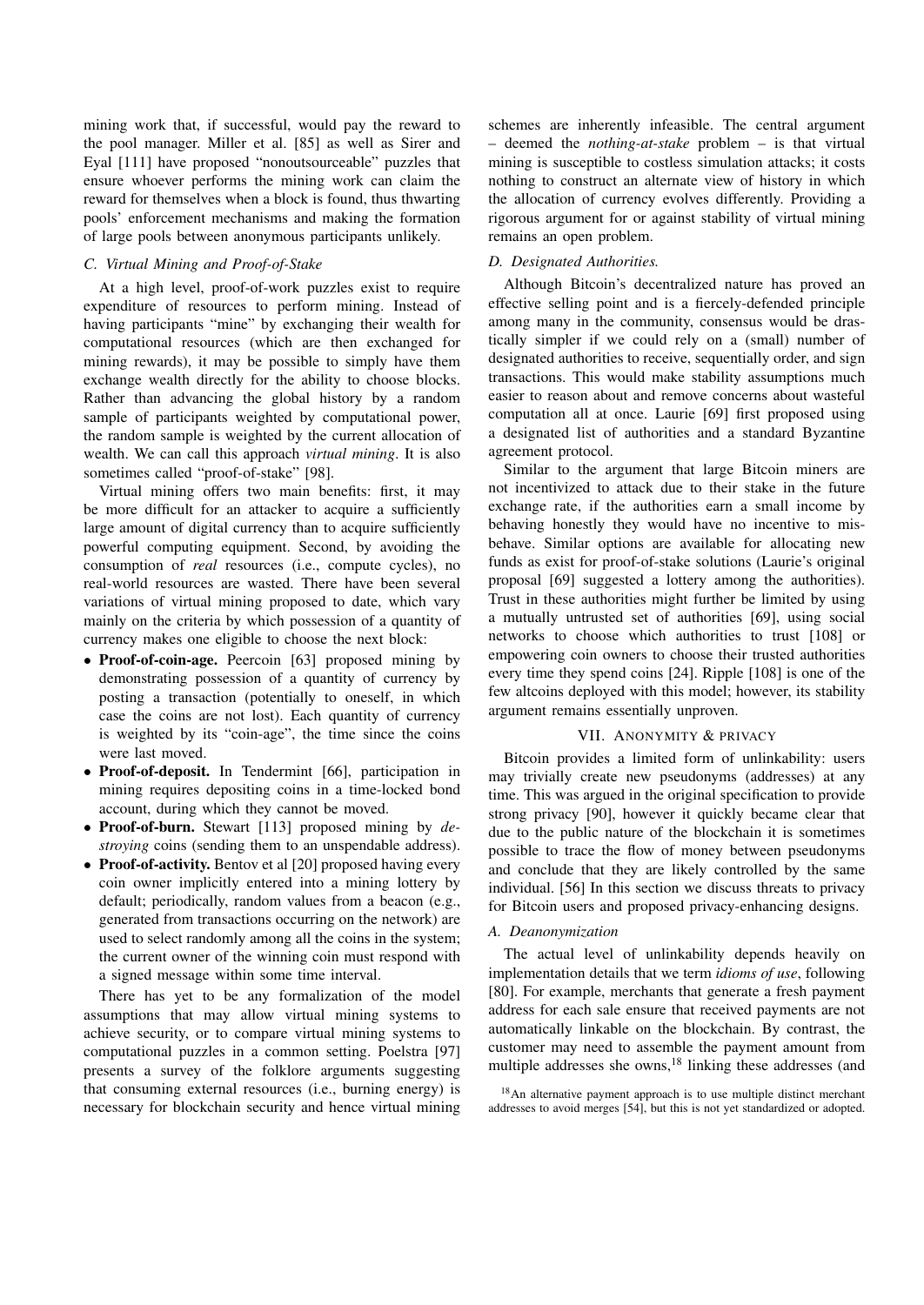their accompanying transactional history) together on the blockchain, given that different users rarely contribute inputs to a single, joint transaction.<sup>[19](#page-13-0)</sup> Other idioms such as "every" non-change output is controlled by a single entity" [\[4\]](#page-16-44) and "an address is used at most once as change" [\[80\]](#page-17-53) can also be utilized by an adversary to link together different addresses controlled by the same entity.

Linking can be applied transitively to yield clusters of addresses; this is an instance of *transaction graph analysis*. A major challenge for the adversary is that these idioms are fragile: they may yield false positives and lose accuracy over time as implementations evolve. New linking techniques may also arrive. For example, multi-signature addresses have an unintended negative effect on privacy since the multi-sig structure in a change address can be matched to the sending address even if the keys involved change [\[50\]](#page-16-33).

To de-anonymize, the adversary must take the further step of linking address clusters to real-world identities. Meiklejohn et al. [\[80\]](#page-17-53) were successful at identifying clusters belonging to online wallets, merchants, and other service providers since it is easy to learn at least one address associated with such entities by interacting with them. As for identifying regular users, the authors suggest that this may be easy for authorities with subpoena power since most flows pass through these centralized service providers (who typically require customer identity and keep records). Without such access, however, the adversary is limited precisely due to the centrality of flows—online wallets and other such services mix users' coins together.

Network de-anonymization. The other major target of de-anonymization efforts is the peer-to-peer network. Nodes leak their IP address when broadcasting transactions. Using an anonymity network is therefore crucial for privacy. However, Biryukov et al. [\[21\]](#page-16-45) point out a DoS attack to disconnect Tor exit nodes from the Bitcoin network. It remains to be seen if Bitcoin's P2P layer will evolve to better utilize Tor or if a dedicated anonymity network will be developed. Finally, current SPV implementations provide little anonymity due to the difficulty of privately retrieving the list of transactions that the client is interested in [\[49\]](#page-16-31).

### <span id="page-13-1"></span>*B. Proposals for improving anonymity*

There are three main classes of anonymity proposals. A comparison is provided in Table [VII-A](#page-12-2) with respect to five security and deployment properties (with  $\bullet$  meaning a scheme has a property and  $\mathbb O$  indicating it partially does).

Peer-to-peer. In P2P mixing protocols, a set of Bitcoin holders jointly create a series of transactions which (privately) permute ownership of their coins, making each participant anonymous within this set. This process may be repeated between different users to grow the anonymity set.

|                    |                  |                        | Internal United Resistances of Property of |
|--------------------|------------------|------------------------|--------------------------------------------|
| Proposal           | Class            | <i>Security</i>        | Deploy.                                    |
| CoinJoin [79]      | P <sub>2</sub> P |                        |                                            |
| Shuffle Net [35]   | P <sub>2</sub> P |                        |                                            |
| Fair Exchange [13] | P <sub>2</sub> P |                        | 4                                          |
| CoinShuffle [104]  | P2P              | $\bullet$              |                                            |
| Mixcoin [26]       | distr.           | $\bullet$<br>$\bullet$ | $\overline{c}$                             |
| Blindcoin [118]    | distr.           | $\bullet$              | $\overline{4}$                             |
| CryptoNote [119]   | altcoin          |                        | $\theta$                                   |
| Zerocoin [81]      | altcoin          |                        | 2                                          |
| Zerocash [16]      | altcoin          |                        | $\theta$                                   |
| Table I            |                  |                        |                                            |

COMPARATIVE EVALUATION OF ANONYMITY TECHNIQUES.

A straightforward mechanism for achieving this is Coin-Join [\[79\]](#page-17-54), where a set of users form a single standard Bitcoin transaction with one input from each user and a fresh output address controlled by each user such that no external party examining the transaction knows which input corresponds to which output (providing external unlinkability). Any user can refuse to sign the transaction if their desired output address is not included, preventing theft but making it vulnerable to DoS by any individual. In vanilla CoinJoin, users announce their output address to the other users (not providing internal unlinkability). This can be addressed through toggling a new Tor circuit or other ad hoc methods. For robust internal unlinkability, CoinShuffle [\[104\]](#page-17-55) is an overlay protocol for forming CoinJoin transactions through a cryptographic mixing protocol. It also partially  $(Q)$  prevents DoS by identifying which parties abort.

Two earlier proposals offer similar properties to CoinJoin, one based on a shuffling network [\[35\]](#page-16-46) and one based on fair exchange [\[13\]](#page-16-16). However, both are limited to twoparty mixing making internal unlinkability impossible. To address the difficulty of finding partners for two party mixing protocols, Xim [\[22\]](#page-16-49) is a decentralized protocol for finding mixing partners using three stages of fees paid to miners to discourage denial of service attacks.

Distributed mix network. In Mixcoin [\[26\]](#page-16-47), users send standard-sized transactions to a third-party mix and receive back the same amount from coins submitted by other users of the same mix. This provides anonymity toward external entities and partial internal anonymity  $(Q)$ , as the mix will know the linking between users and outputs but other users will not. Other users also cannot disrupt the protocol. While mixes may steal Bitcoins at any time, cheating mixes can be identified using signed *warrants* (providing partial  $\bullet$  theft resistance). While Mixcoin's warranties and other features have not been deployed, this is the closest proposal to thirdparty mixes which are most commonly used in practice [\[88\]](#page-17-59).

Blindcoin [\[118\]](#page-17-56) extends Mixcoin using blinded tokens

<span id="page-13-0"></span><sup>19</sup> One exception is CoinJoin in Section [VII-B,](#page-13-1) which explicitly uses multi-input transactions to *increase* anonymity.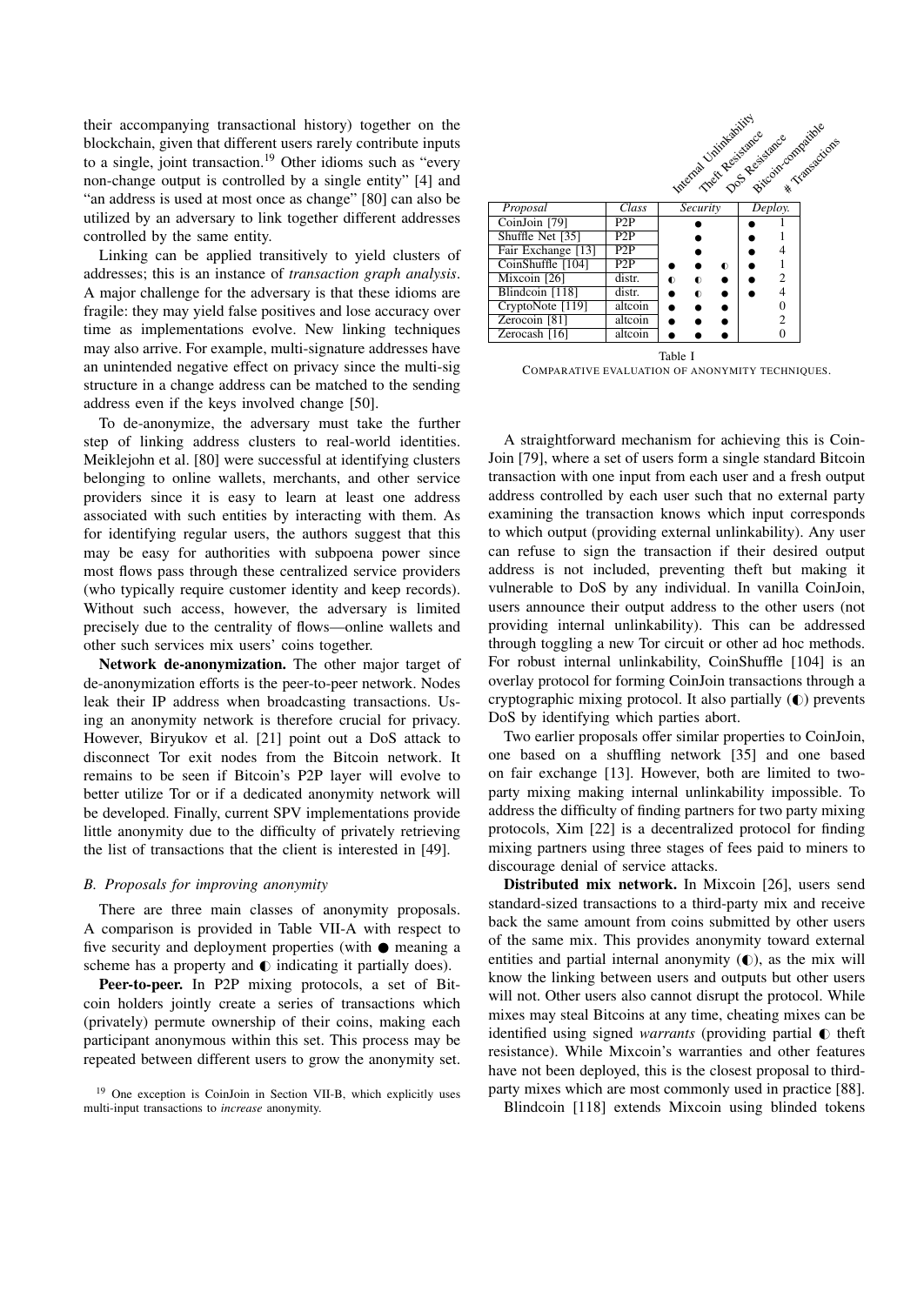similar to Chaum's original e-cash proposal [\[28\]](#page-16-2). This prevents an honest-but-curious mix from learning the mapping between inputs and outputs and upgrade to full internal unlinkability, at a cost of two additional transactions to publish and redeem the blinded tokens.

Altcoins with integrated unlinkability. Zerocoin [\[81\]](#page-17-58) is a proposed altcoin with integrated unlinkability, using a Bitcoin-like base currency and an anonymous shadow currency called zerocoins. Users transact solely in the base currency, but can cycle the base currency into and out of zerocoins with anonymity relative to the set of all zerocoins (a much larger anonymity set than the other techniques above). This provides strong unlinkability with no theft or DoS concerns and without relying on any entities other than miners. However, it is not compatible with Bitcoin and must be implemented as an altcoin (or hard fork). PinnochioCoin [\[37\]](#page-16-50) is a similar proposal using a different cryptographic construction.

Zerocash [\[16\]](#page-16-48) is an even stronger proposal for an anonymous altcoin. Zerocash transactions are a special type of zero-knowledge proofs called SNARKs [\[17\]](#page-16-51) which reveal no information at all about the amount or recipients (except a possible public transaction fee), enabling a completely untraceable ledger in which no information is revealed publicly. SNARKs are a new cryptographic primitive without any real-world deployment to date and require an initial generation of secret parameters by a trusted party; however, recent work has shown this initial setup can be distributed among a set of mutually untrusted parties [\[18\]](#page-16-52).

CryptoNote [\[119\]](#page-17-57) is a cryptographic mixing protocol using ring signatures which has already been used as the basis for several privacy-focused altcoins. Users can send one coin by providing a *one-time ring signature* on a set of  $k$  (possibly unspent) coins of their choice, which function as an anonymity set. The one-time property ensures that double-spend attempts can be linked to each other, resulting in an invalid transaction. Transaction sizes are linear in  $k$ , the size of the anonymity set of a single transaction. This scheme has better performance but weaker anonymity compared to Zerocoin or Zerocash.

### VIII. EXTENDING BITCOIN'S FUNCTIONALITY

<span id="page-14-0"></span>While Bitcoin can be described simply as a digital currency, the power of the scripting language with enforcement by miners makes many other types of interaction possible between two or more mutually distrusting parties that would otherwise require a trusted intermediary. We use the term *disintermediation* to refer to the general process of designing transactions that remove the need for a trusted intermediary.

### *A. Disintermediation with Bitcoin today*

The extent to which Bitcoin is an extensible platform is often overstated. The scripting language remains highly constrained. However, many protocols have been designed

for disintermediation which can be realized with Bitcoin's current transaction semantics. We identify three general disintermediation strategies:

Atomicity. In many cases, a desired security property can be enforced directly using functionality provided by the blockchain and the fact that transactions can be *atomic*, being invalid until multiple parties sign. CoinJoin [\[79\]](#page-17-54) is a simple example, with no participant's coins swapped until all parties sign. Another example is Hearn's "serial micropayments" protocol [\[55\]](#page-16-53), which makes efficient use of an out-of-band channel to allow one party to authorize a nearly-continuous slow release of funds (e.g., a fraction of a penny per second) in exchange for some metered service such as Internet access. The payer can end the protocol at any time by ceasing to sign any more transactions, at which point only one transaction needs posting to the blockchain. Another clever protocol is Nolan's atomic cross-chain exchange protocol, which allows users to swap currency between two altcoins with two linked transactions and atomic security [\[91\]](#page-17-60).

Collateral. In other cases, when a desired security property cannot be enforced directly, Bitcoin can provide an acceptable remedy by posting a deposit or bond which is only refunded in the case of correct behavior. This approach is exemplified by the multi-player lottery protocol of Andrychowicz et al. [\[5\]](#page-16-22). Each of N parties places a  $\beta k$ bet, and one party (chosen at random) walks away with  $BkN$ . In order to guarantee that a cheating player doesn't spoil the game by learning the outcome first and selectively aborting the protocol, every player must deposit  $BkN^2$ . If any participant aborts the protocol they forfeit their deposit, which is used to compensate the others to the maximum amount they could have won. This approach is not limited to lotteries, but in fact can provide a notion of fairness for arbitrary multiparty computations [\[19\]](#page-16-54).

Auditability. Even if Bitcoin is not used to apply an immediate remedy against a dishonest party, it can still play a crucial role in providing evidence that incriminates the dishonest party. One example is green addresses [\[58\]](#page-16-55) in which a payment processor with a well-known public key pledges never to sign an invalid or conflicting transaction. A user who receives a transaction from a green address may accept it (i.e., make an irrevocable decision) before waiting for it to be included in blocks. If at some point the transaction is preempted by a conflicting transaction published in the blockchain, the user obtains easily checkable evidence that the server cheated. A similar technique is used in Mixcoin [\[26\]](#page-16-47), in which semi-trusted parties provide signed *warranties* which, along with the blockchain, will provide irrefutable evidence of misbehavior.

# *B. Bitcoin as a data store*

An alternate approach to extending Bitcoin is to use it only as global append-only log to which anybody can write.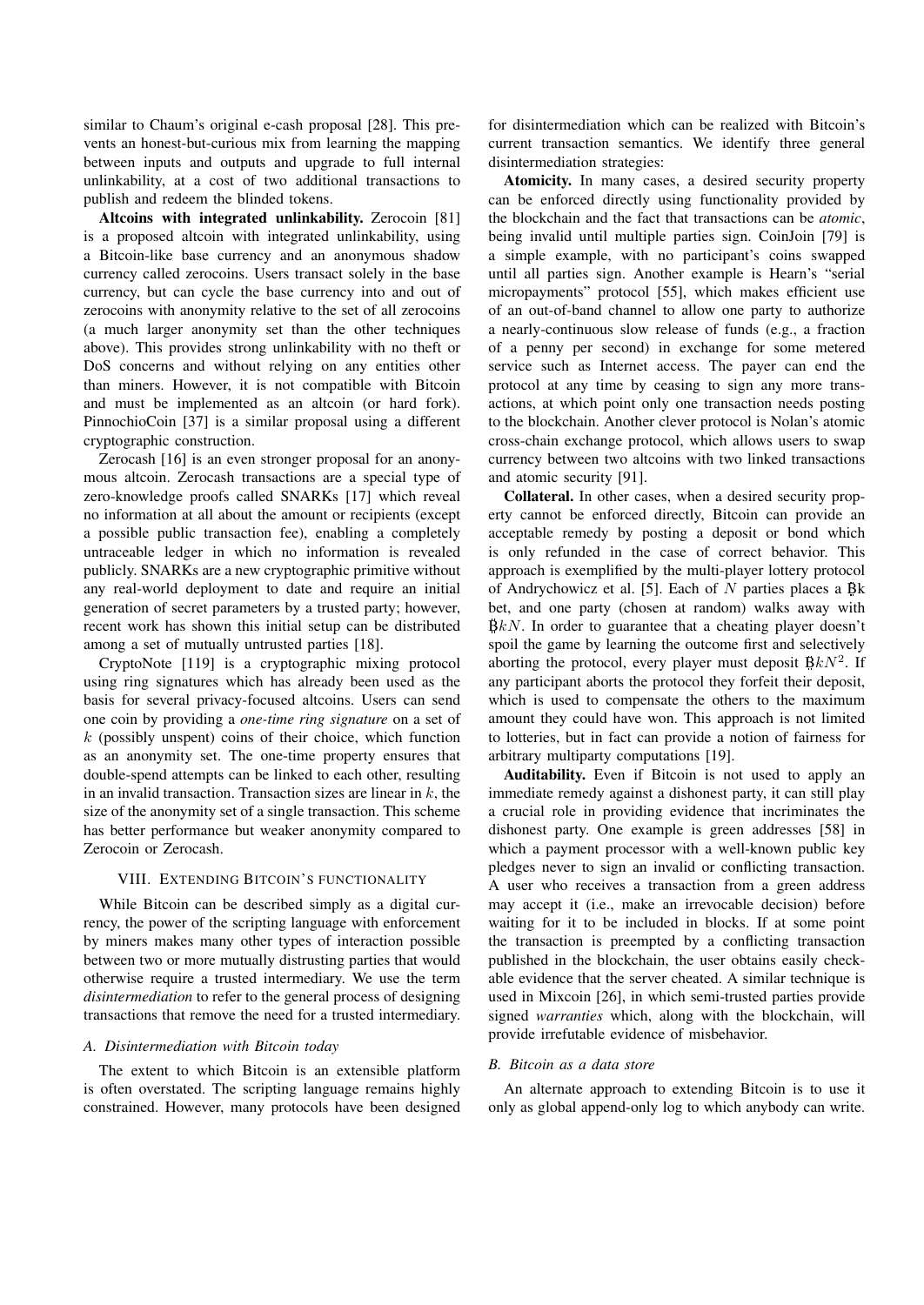Secure timestamping. Because the blockchain is (modulo forks) append-only, it can be used immediately as a secure timestamping service [\[31\]](#page-16-56), which is useful in a variety of security protocols. Arbitrary data can be written into the blockchain through several mechanisms—the community prefers the use of a small provably unspendable script which includes data in an unused variable.[20](#page-15-0) Multiple services collect data from users and publish a Merkle root to the blockchain, allowing anybody to timestamp arbitrary data.

Digital tokens: Colored Coins. Because data can be written into individual transactions, it is possible to mark certain transactions with a "color." This enables a protocol called Colored Coins [\[103\]](#page-17-61) which defines a set of rules (not enforced by miners) to transfer color from input transactions to output transactions. Coins may initially be colored by including a special signature from any authority trusted to issue color for some application. This allows the creation of arbitrary tokens which can be traded for each other or for ordinary uncolored bitcoins. Colored coins have been proposed for many applications, such as trading stocks or property rights. Because Bitcoin miners do not enforce the rules of the colored coins protocol, validating a transaction's color requires scanning the blockchain for all ancestor transactions (precluding SPV proofs).

Colored coins use the history-tracking functionality of the blockchain as a feature. In general, it has been observed that every transaction output has a unique history of ancestors which may be meaningful to different users, meaning that in the long run bitcoins are not guaranteed to be fungible [\[89\]](#page-17-62).

Overlay protocols: Mastercoin. A more flexible approach is to use Bitcoin's consensus mechanism but define completely different transaction syntax (with arbitrary validity rules) to be written as arbitrary data on the blockchain. Note that this design removes correctness property that Bitcoin's consensus mechanism normally provides, as Bitcoin miners will not know about the new transaction types. Thus invalid overlay transactions may be published and need to be ignored by participants in the overlay system. SPV proofs are also impossible as users must validate the entire overlay transaction history. Two prominent such systems are Counterparty [\[39\]](#page-16-57) and Mastercoin [\[123\]](#page-17-63), which define a large number of additional transaction types for trading digital assets and contracts.

### *C. Extending Bitcoin's transaction semantics.*

The Bitcoin scripting language is deliberately restrictive; in fact, the original source contains the makings of a much more versatile language, but most of the opcodes are marked as unusable. In the full online version of our paper [\[25\]](#page-16-58) we explain and evaluate a variety of proposals such as Namecoin [\[76\]](#page-17-64) or Ethereum [\[125\]](#page-17-65) to extend Bitcoin's functionality to provide a more versatile platform for disintermediation.

# IX. CONCLUDING REMARKS

Our extensive analysis of Bitcoin based on both the academic and (vast, fragmented) online literature shows a renaissance of new ideas in designing a practical cryptocurrency, a longstanding challenge for the computer security community. Innovation has not been limited to new cryptocurrency protocol designs but has touched many areas of computer security, distributed systems, hardware design and economics. This is a rich and deep space and it should not be overlooked simply because many ideas did not originate from traditional computer science research institutes.

Yet while our knowledge has grown considerably, our understanding is often still lacking. A simple fact demonstrates this: given the chance to design a currency system from scratch, it is unclear what significant deviations from Bitcoin would be desirable or what effects they would have in practice. This is not to say Bitcoin is flawless, as its many design quirks show. There are also several areas, such as anonymity, in which clearly superior designs have been proposed. Yet for basic stability and efficiency, it remains unclear if it is possible to design an alternate decentralized consensus system which can improve on Bitcoin. The literature does not even provide adequate tools to assess under which economic and social assumptions Bitcoin itself will remain stable. Similarly, for designing disintermediated protocols with new features, it is not clear how to expand Bitcoin's functionality without upsetting its observed stability.

On the whole, we simply don't have a scientific model with sufficient predictive power to answer questions about how Bitcoin or related systems might fare with different parameters or in different circumstances. Despite occasional misgivings about academic computer science research in the Bitcoin community, however, we advocate an important role for research in place of simply "letting the market decide." It is difficult today to assess the extent to which Bitcoin's success compared to altcoins is due to its specific design choices as opposed to its first-mover advantage.

Bitcoin is a rare case where practice seems to be ahead of theory. We consider that a tremendous opportunity for the research community to tackle the many open questions about Bitcoin which we have laid out.

#### ACKNOWLEDGMENTS

The authors would like to thank the following colleagues for feedback on drafts of this paper: Sergio Demian Lerner, Luke Valenta, Albert Szmigielski, Gus Gutoski, Ben Laurie, Ittay Eyal as well as the anonymous reviewers at IEEE Security & Privacy and members of the Bitcoin community. Joseph Bonneau is supported by a Secure Usability Fellowship. Jeremy Clark is supported by an NSERC Discovery Grant. Joshua A. Kroll is supported by an NSF Graduate Research Fellowship under Grant No. DGE-1148900. Arvind Narayanan is supported by NSF Grant CNS-1421689.

<span id="page-15-0"></span><sup>20</sup>Proof-of-burn is also a solution, but this is not provably unspendable and so it is discouraged by miners.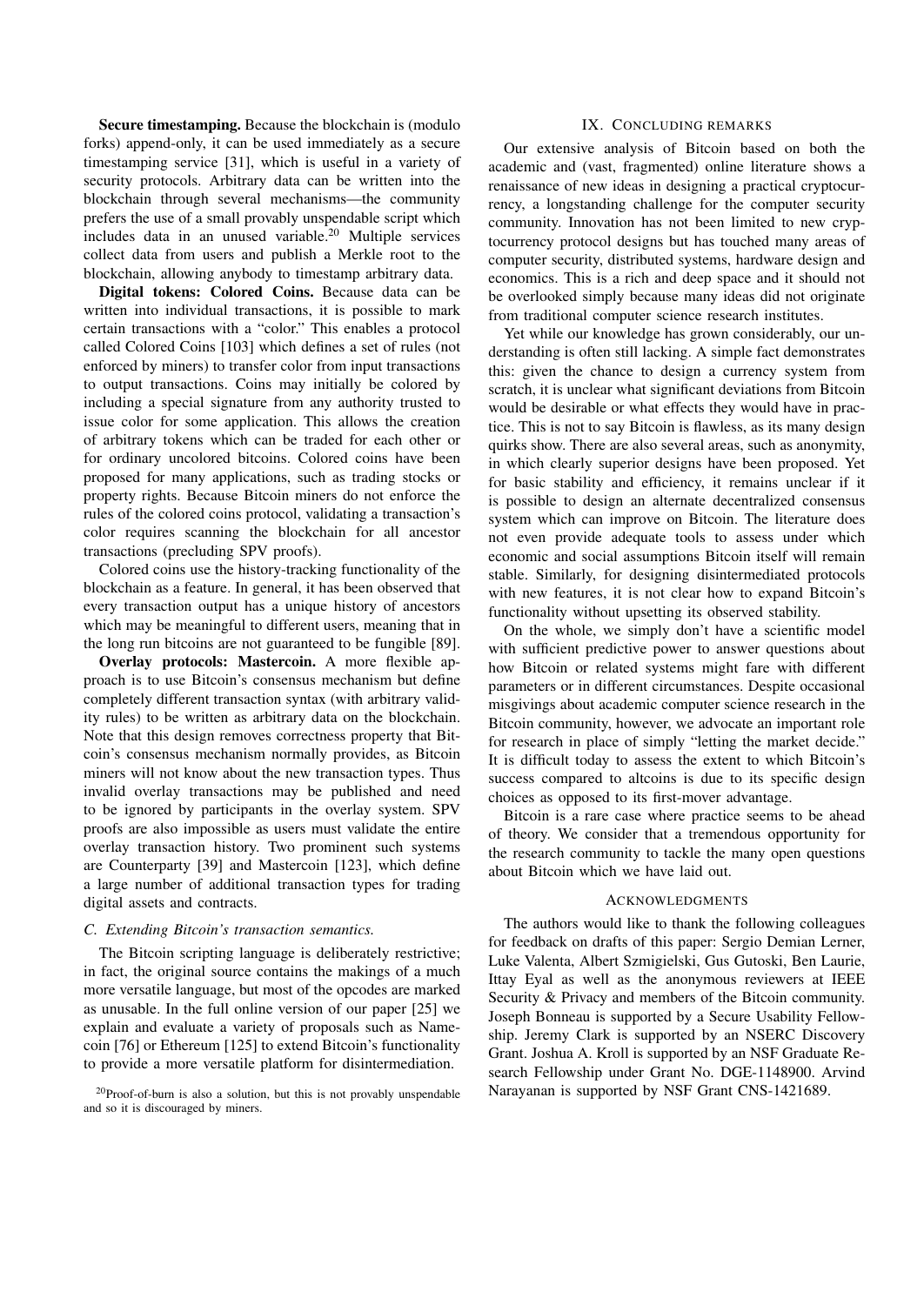### **REFERENCES**

- <span id="page-16-21"></span>[1] G. Andresen. March 2013 Chain Fork Post-Mortem. BIP 50.
- <span id="page-16-20"></span>[2] G. Andresen. Pay to Script Hash. BIP 16, 1 2012.
- <span id="page-16-35"></span>[3] G. Andresen. Blocksize Economics. [bitcoinfoundation.org,](bitcoinfoundation.org) October 2014.
- <span id="page-16-44"></span>[4] E. Androulaki, G. O. Karame, M. Roeschlin, T. Scherer, and S. Capkun. Evaluating User Privacy in Bitcoin. In *Financial Cryptography*, 2013.
- <span id="page-16-22"></span>[5] M. Andrychowicz, S. Dziembowski, D. Malinowski, and L. Mazurek. Secure Multiparty Computations on Bitcoin. In *IEEE Symposium on Security and Privacy*, 2014.
- <span id="page-16-13"></span>[6] M. Andrychowicz, S. Dziembowski, D. Malinowski, and L. Mazurek. On the Malleability of Bitcoin Transactions. In *Workshop on Bitcoin Research*, 2015.
- <span id="page-16-0"></span>[7] J. Aspnes, C. Jackson, and A. Krishnamurthy. Exposing computationally-challenged Byzantine impostors. Technical report, Yale, 2005.
- <span id="page-16-28"></span>[8] M. Babaioff, S. Dobzinski, S. Oren, and A. Zohar. On Bitcoin and Red Balloons. In *SIGecom Exchanges*, pages 56–73. ACM, 2012.
- <span id="page-16-34"></span>[9] A. Back, M. Corallo, L. Dashjr, M. Friedenbach, G. Maxwell, A. Miller, A. Poelstra, J. Timón, and P. Wuille. Enabling blockchain innovations with pegged sidechains, 2014.
- <span id="page-16-7"></span>[10] A. Back et al. Hashcash-a denial of service counter-measure, 2002.
- <span id="page-16-24"></span>[11] L. Bahack. Theoretical Bitcoin Attacks with less than Half of the Computational Power (draft). Technical Report abs/1312.7013, CoRR, 2013.
- <span id="page-16-15"></span>[12] T. Bamert, C. Decker, L. Elsen, R. Wattenhofer, and S. Welten. Have a snack, pay with Bitcoins. In *IEEE P2P*, 2013.
- <span id="page-16-16"></span>[13] S. Barber, X. Boyen, E. Shi, , and E. Uzun. Bitter to Better-How to Make Bitcoin a Better Currency. In *Financial Cryptography*, 2012.
- <span id="page-16-39"></span>[14] J. Becker, D. Breuker, T. Heide, J. Holler, H. Rauer, and R. Böhme. Can We Afford Integrity by Proof-of-Work? Scenarios Inspired by the Bitcoin Currency. In *WEIS*, 2012.
- <span id="page-16-1"></span>[15] M. Belenkiy. E-Cash. In *Handbook of Financial Cryptography and Security*. CRC, 2011.
- <span id="page-16-48"></span>[16] E. Ben-Sasson, A. Chiesa, C. Garman, M. Green, I. Miers, E. Tromer, and M. Virza. Zerocash: Decentralized anonymous payments from Bitcoin. In *IEEE Symposium on Security and Privacy*, 2014.
- <span id="page-16-51"></span>[17] E. Ben-Sasson, A. Chiesa, D. Genkin, E. Tromer, and M. Virza. SNARKs for C: Verifying program executions succinctly and in zero knowledge. In *CRYPTO*, 2013.
- <span id="page-16-52"></span>[18] E. Ben-Sasson, A. Chiesa, M. Green, E. Tromer, and M. Virza. Secure Sampling of Public Parameters for Succinct Zero Knowledge Proofs. In *IEEE Symposium on Security and Privacy*, 2015.
- <span id="page-16-54"></span>[19] I. Bentov and R. Kumaresan. How to Use Bitcoin to Design Fair Protocols. In *CRYPTO*, 2014.
- <span id="page-16-40"></span>[20] I. Bentov, C. Lee, A. Mizrahi, and M. Rosenfeld. Proof of Activity: Extending Bitcoin's Proof of Work via Proof of Stake. Cryptology ePrint Archive, Report 2014/452, 2014.
- <span id="page-16-45"></span>[21] A. Biryukov and I. Pustogarov. Bitcoin over Tor isn't a good idea. In *IEEE Symposium on Security and Privacy*, 2015.
- <span id="page-16-49"></span>[22] G. Bissias, A. P. Ozisik, B. N. Levine, and M. Liberatore. Sybil-Resistant Mixing for Bitcoin. In *WPES'14: Workshop on Privacy in the Electronic Society*, 2014.
- <span id="page-16-38"></span>[23] J. Bonneau. Why ASICs may be good for Bitcoin. https://freedomto-tinker.com/blog/jbonneau/why-asics-may-be-good-for-bitcoin/, December 2014.
- <span id="page-16-41"></span>[24] J. Bonneau and P. Eckersley. Agile Tokens, 2014.
- <span id="page-16-58"></span>[25] J. Bonneau, A. Miller, J. Clark, A. Narayanan, J. A. Kroll, and E. W. Felten. Research Perspectives and Challenges for Bitcoin and Cryptocurrencies (Extended Version). Cryptology ePrint Archive, Report 2015/452, 2015.
- <span id="page-16-47"></span>[26] J. Bonneau, A. Narayanan, A. Miller, J. Clark, J. A. Kroll, and E. W. Felten. Mixcoin: Anonymity for Bitcoin with accountable mixes. In *Financial Cryptography*, 2014.
- <span id="page-16-4"></span>[27] J. Camenisch, S. Hohenberger, and A. Lysyanskaya. Compact ecash. In *EUROCRYPT*, 2005.
- <span id="page-16-2"></span>[28] D. Chaum. Blind signatures for untraceable payments. In *CRYPTO*, 1982.
- <span id="page-16-3"></span>[29] D. Chaum, A. Fiat, and M. Naor. Untraceable electronic cash. In *CRYPTO*, 1990.
- <span id="page-16-9"></span>[30] N. Christin. Traveling the Silk Road: A measurement analysis of a large anonymous online marketplace. In *WWW*, 2013.
- <span id="page-16-56"></span>[31] J. Clark and A. Essex. CommitCoin: carbon dating commitments with Bitcoin. In *Financial Cryptography*, 2012.
- <span id="page-16-18"></span>[32] M. Corallo. High-speed Bitcoin Relay Network, November 2013.
- <span id="page-16-26"></span>[33] N. T. Courtois. On the longest chain rule and programmed selfdestruction of crypto currencies. *arXiv preprint arXiv:1405.0534*, 2014.
- <span id="page-16-17"></span>[34] N. T. Courtois, M. Grajek, and R. Naik. Optimizing sha256 in bitcoin mining. In *Cryptography and Security Systems*, 2014.
- <span id="page-16-46"></span>[35] O. Coutu. Decentralized Mixers in Bitcoin. *Bitcoin Conference*, 2013.
- <span id="page-16-8"></span>[36] W. Dai. b-money. [www.weidai.com/bmoney.txt,](www.weidai.com/bmoney.txt) 1998.
- <span id="page-16-50"></span>[37] G. Danezis, C. Fournet, M. Kohlweiss, and B. Parno. Pinocchio Coin: building Zerocoin from a succinct pairing-based proof system. In *PETShop*, 2013.
- <span id="page-16-19"></span>[38] C. Decker and R. Wattenhofer. Information propagation in the bitcoin network. In *IEEE P2P*, 2013.
- <span id="page-16-57"></span>[39] A. K. R. Dermody and O. Slama. Counterparty announcement. [https:](https://bitcointalk.org/index.php?topic=395761.0) [//bitcointalk.org/index.php?topic=395761.0,](https://bitcointalk.org/index.php?topic=395761.0) January 2014.
- <span id="page-16-30"></span>[40] J. A. D. Donet, C. Pérez-Sola, and J. Herrera-Joancomarti. The Bitcoin P2P network. In *Workshop on Bitcoin Research*, Jan. 2014.
- <span id="page-16-12"></span>[41] dree12. List of Major Bitcoin Heists, Thefts, Hacks, Scams, and Losses. [bitcointalk.org,](bitcointalk.org) August 2014.
- <span id="page-16-5"></span>[42] C. Dwork and M. Naor. Pricing via processing or combatting junk mail. In *CRYPTO*, 1992.
- <span id="page-16-32"></span>[43] S. Eskandari, D. Barrera, E. Stobert, and J. Clark. A first look at the usability of bitcoin key management. *Workshop on Usable Security (USEC)*, 2015.
- <span id="page-16-27"></span>[44] I. Eyal. The Miner's Dilemma. In *IEEE Symposium on Security and Privacy*, 2015.
- <span id="page-16-25"></span>[45] I. Eyal and E. G. Sirer. Majority is not enough: Bitcoin mining is vulnerable. In *Financial Cryptography*, 2014.
- <span id="page-16-14"></span>[46] J. Garay, A. Kiayias, and N. Leonardos. The Bitcoin Backbone Protocol: Analysis and Applications. Cryptology ePrint Archive, Report 2014/765, 2014.
- <span id="page-16-11"></span>[47] L. Garber. Government Officials Disrupt Two Major Cyberattack Systems. *IEEE Computer*, July 2014.
- <span id="page-16-23"></span>[48] A. Gervais, G. O. Karame, V. Capkun, and S. Capkun. Is bitcoin a decentralized currency? *IEEE Security & Privacy*, 12(3):54–60, 2014.
- <span id="page-16-31"></span>[49] A. Gervais, G. O. Karame, D. Gruber, and S. Capkun. On the Privacy Provisions of Bloom Filters in Lightweight Bitcoin clients. In *ACSAC*, 2015.
- <span id="page-16-33"></span>[50] S. Goldfeder, R. Gennaro, H. Kalodner, J. Bonneau, E. W. Felten, J. A. Kroll, and A. Narayanan. Securing bitcoin wallets via a new DSA/ECDSA threshold signature scheme, 2014.
- <span id="page-16-6"></span>[51] D. M. Goldschlag and S. G. Stubblebine. Publicly Verifiable Lotteries: Applications of Delaying Functions. In *Financial Cryptography*, 1998.
- <span id="page-16-37"></span>[52] R. Grinberg. Bitcoin: An Innovative Alternative Digital Currency, November 2011.
- <span id="page-16-36"></span>[53] M. Hearn. Dan Kaminsky's thoughts on scalability. [bitcointalk.org,](bitcointalk.org) 2011.
- <span id="page-16-43"></span>[54] M. Hearn. Merge-Avoidance: a note on privacy-enhancing techniques in the Bitcoin protocol. [medium.com,](medium.com) 2013.
- <span id="page-16-53"></span>[55] M. Hearn. Rapidly-adjusted (micro)payments to a pre-determined party. [bitcointalk.org,](bitcointalk.org) 2013.<br>[56] J. Herrera-Joancomart. 1
- <span id="page-16-42"></span>Research and Challenges on Bitcoin Anonymity. Keynote Talk: 9th International Workshop on Data Privacy Management, 2014.
- <span id="page-16-10"></span>[57] D. Y. Huang, H. Dharmdasani, S. Meiklejohn, V. Dave, C. Grier, D. McCoy, S. Savage, N. Weaver, A. C. Snoeren, and K. Levchenko. Botcoin: monetizing stolen cycles. In *NDSS*, 2014.
- <span id="page-16-55"></span>[58] jav. Instawallet introduces new approach to instant payment: Green address technique. [bitcointalk.org,](bitcointalk.org) July 2011.
- <span id="page-16-29"></span>[59] B. Johnson, A. Laszka, J. Grossklags, M. Vasek, and T. Moore. Game-theoretic analysis of DDoS attacks against Bitcoin mining pools. In *Workshop on Bitcoin Research*, 2014.